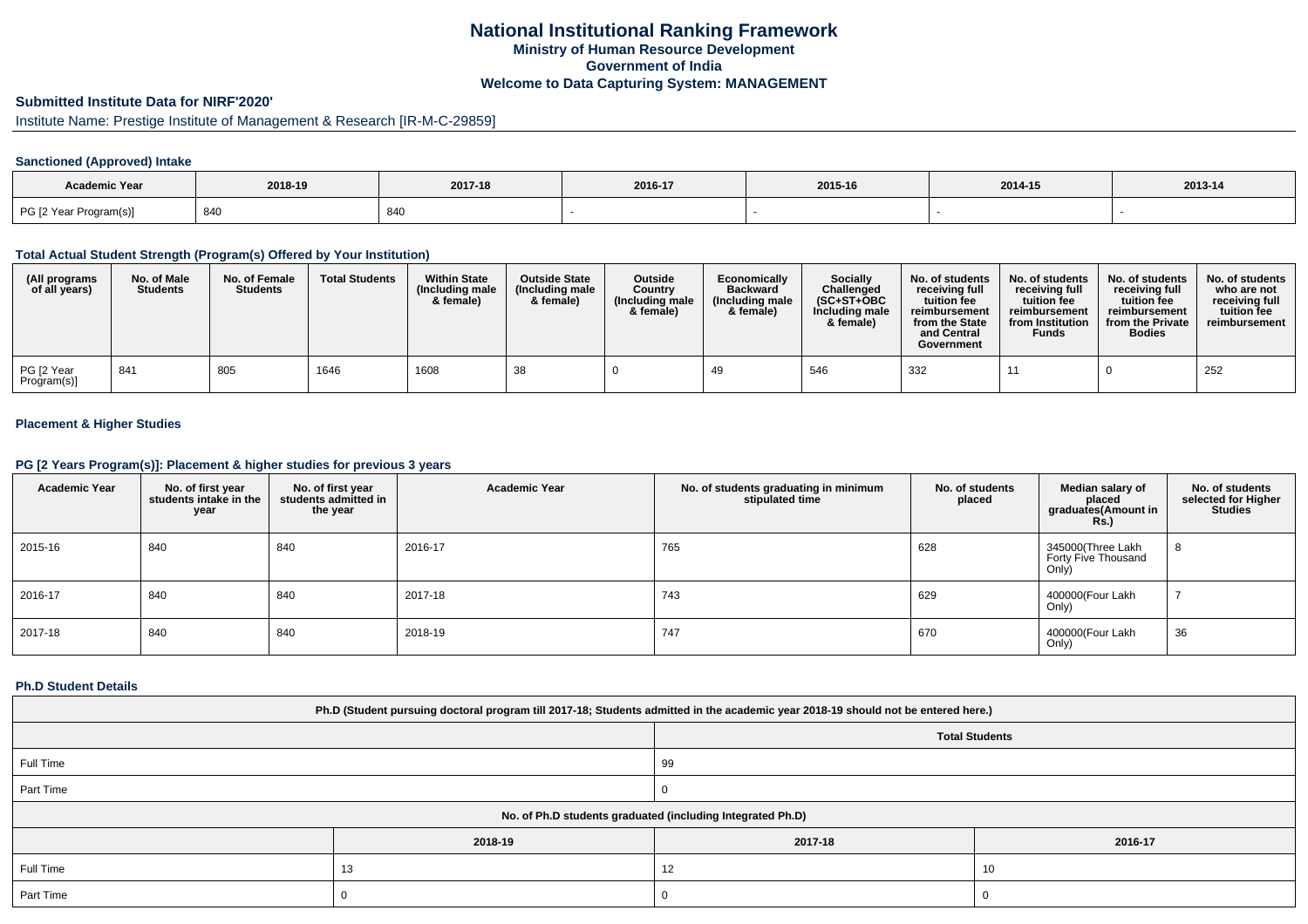## **Financial Resources: Utilised Amount for the Capital expenditure for previous 3 years**

| <b>Academic Year</b>                                                                                                                                                           | 2018-19                                                                                        | 2017-18                                                                                 | 2016-17                                                                                      |  |  |  |  |  |
|--------------------------------------------------------------------------------------------------------------------------------------------------------------------------------|------------------------------------------------------------------------------------------------|-----------------------------------------------------------------------------------------|----------------------------------------------------------------------------------------------|--|--|--|--|--|
|                                                                                                                                                                                | <b>Utilised Amount</b>                                                                         | <b>Utilised Amount</b>                                                                  | <b>Utilised Amount</b>                                                                       |  |  |  |  |  |
| Annual Capital Expenditure on Academic Activities and Resources (excluding expenditure on buildings)                                                                           |                                                                                                |                                                                                         |                                                                                              |  |  |  |  |  |
| Library (Books, Journals and e-Resources only)                                                                                                                                 | 4241129 (Rupees Forty Two Lakh Forty One Thousand One<br>Hundred and Twenty Nine only)         | 2755850 (Rupees Twenty Seven Lakh Fifty Five Thousand<br>Eight Hundred and Fifty Only)  | 1963191 (Rupees Nineteen Lakh Sixty Three One Hundred<br>and Ninety One Only)                |  |  |  |  |  |
| Expenditure on setting up/upgradation of laboratory                                                                                                                            | 7388326 (Rupees Seventy Three Lakh Eighty Eight Thousand<br>Three Hundred and Twenty Six Only) | 6480868 (Rupees Sixty Four Lakh Eighty Thousand Eight<br>Hundred and Sixty Eight Only)  | 6317778 (Rupees Sixty Three Lakh Seventeen Thousand<br>Seven Hundred and Seventy Eight Only) |  |  |  |  |  |
| Other expenditure on creation of Capital Assets (For setting up<br>classrooms, seminar hall, conference hall, library excluding<br>expenditure on Land , Building, Roads etc.) | 7571582 (Rupees Seventy Five Lakh Seventy One Thousand<br>Five Hundred and Eighty Two Only)    | 6165199 (Rupees Sixty One Lakh Sixty Five Thousand One<br>Hundred and Ninety Nine Only) | 10702903 (Rupees One Crore Seven Lakh Two Thousand<br>Nine Hundred and Three Only)           |  |  |  |  |  |

## **Financial Resources: Utilised Amount for the Operational expenditure for previous 3 years**

| Academic Year                                                                                                                     | 2018-19                                                  | 2017-18                                                 | 2016-17                                                   |  |  |  |  |  |  |
|-----------------------------------------------------------------------------------------------------------------------------------|----------------------------------------------------------|---------------------------------------------------------|-----------------------------------------------------------|--|--|--|--|--|--|
|                                                                                                                                   | <b>Utilised Amount</b>                                   | <b>Utilised Amount</b>                                  | <b>Utilised Amount</b>                                    |  |  |  |  |  |  |
| <b>Annual Operational Expenditure</b>                                                                                             |                                                          |                                                         |                                                           |  |  |  |  |  |  |
| Salaries (Teaching and Non Teaching staff)                                                                                        | 92687919 (Rupees Nine Crore Twenty Six Lakh Eighty Seven | 78140026 (Rupees Seven Crore Eighty One Lakh Forty      | 67384853 (Rupees Six Crore Seventy Three Lakh Eighty Four |  |  |  |  |  |  |
|                                                                                                                                   | Thousand Nine Hundred and Nineteen Only)                 | Thousand and Twenty Six only)                           | Thousand Eight Hundred and Fifty Three Only)              |  |  |  |  |  |  |
| Maintenance of Academic Infrastructure or consumables and                                                                         | 67699914 (Rupees Six Crore Seventy Six Lakh Ninety Nine  | 60107639 (Rupees Six Crore One Lakh Seven Thousasnd Six | 48115171 (Rupees Four Crore Eighty One Lakh Fifteen       |  |  |  |  |  |  |
| other running expenditures(excluding maintenance of hostels<br>and allied services, rent of the building, depreciation cost, etc) | Thousand Nine Hundred and Fourteen Only)                 | Hundred and Thirty Nine Only)                           | Thousand One Hundred and Seventy One only)                |  |  |  |  |  |  |
| Seminars/Conferences/Workshops                                                                                                    | 10236446 (Rupees One Crore Two Lakh Thirty Six Thousand  | 7302188 (Rupees Seventy Three Lakh Two Thousand One     | 7155673 (Rupees Seventy One Lakh Fifty Five Thousand Six  |  |  |  |  |  |  |
|                                                                                                                                   | Four Hundred and Forty Six Only)                         | Hundred and Eighty Eight Only)                          | Hundred and Seventy Three Only)                           |  |  |  |  |  |  |

# **Sponsored Research Details**

| <b>Financial Year</b>                    | 2018-19                                                                                                | 2017-18                     | 2016-17                                                                        |
|------------------------------------------|--------------------------------------------------------------------------------------------------------|-----------------------------|--------------------------------------------------------------------------------|
| Total no. of Sponsored Projects          |                                                                                                        |                             |                                                                                |
| Total no. of Funding Agencies            |                                                                                                        |                             |                                                                                |
| Total Amount Received (Amount in Rupees) | 36328224                                                                                               | 2500000                     | 1845833                                                                        |
| Amount Received in Words                 | <sup>1</sup> Rupee Three Crore Sixty Three Lakhs Twenty Eight Thousand<br>Two Hundred Twenty Four Only | Rupee Twenty Five Lakh Only | Rupee Eighteen Lakh Forty Five Thousand Eight Hundred and<br>Thirty Three Only |

## **Consultancy Project Details**

| <b>Financial Year</b>                    | 2018-19                                                                            | 2017-18                                                             | 2016-17                                                 |
|------------------------------------------|------------------------------------------------------------------------------------|---------------------------------------------------------------------|---------------------------------------------------------|
| Total no. of Consultancy Projects        | 23                                                                                 |                                                                     | 56                                                      |
| Total no. of Client Organizations        |                                                                                    | 15                                                                  | -33                                                     |
| Total Amount Received (Amount in Rupees) | 2594574                                                                            | 1862110                                                             | 1442200                                                 |
| Amount Received in Words                 | Rupees Twenty Five Lakh Ninety Four Thousand Five Hundred<br>and Seventy Four only | Rupees Eighteen Lakh Sixty Two Thousand One Hundred and<br>Ten Only | Rupee Fourteen Lakh Forty Two Thousand Two Hundred Only |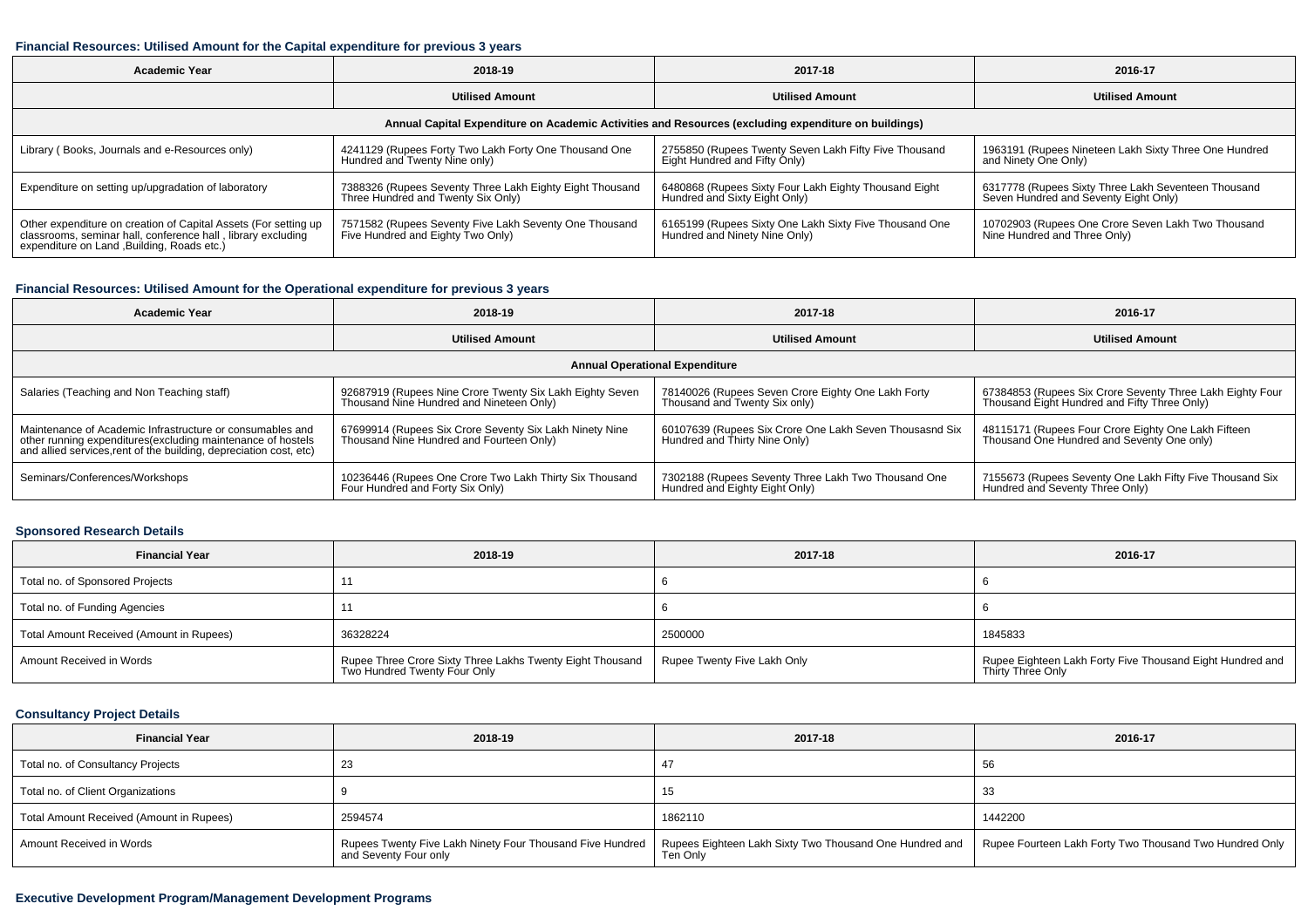| <b>Financial Year</b>                                                             | 2018-19                                             | 2017-18                                                | 2016-17                                                  |
|-----------------------------------------------------------------------------------|-----------------------------------------------------|--------------------------------------------------------|----------------------------------------------------------|
| Total no. of Executive Development Programs/ Management<br>Development Programs   | 27                                                  |                                                        |                                                          |
| Total no. of Participants                                                         | 991                                                 | 111                                                    | 87                                                       |
| Total Annual Earnings (Amount in Rupees)(Excluding Lodging<br>& Boarding Charges) | 3758000                                             | 6049500                                                | 6156100                                                  |
| Total Annual Earnings in Words                                                    | Rupees Thirty Seven Lakhs Fifty Eight Thousand Only | Rupee Sixty Lakh Forty Nine Thousand Five Hundred only | Rupee Sixty One Lakh Fifty Six Thousand One Hundred only |

## **PCS Facilities: Facilities of physically challenged students**

| 1. Do your institution buildings have Lifts/Ramps?                                                                                                        | Yes, more than 80% of the buildings |
|-----------------------------------------------------------------------------------------------------------------------------------------------------------|-------------------------------------|
| 2. Do your institution have provision for walking aids, includingwheelchairs and transportation from one building to another for<br>handicapped students? | Yes                                 |
| 3. Do your institution buildings have specially designed toilets for handicapped students?                                                                | Yes, more than 80% of the buildings |

#### **Awards Details**

| 1. How many faculty member of your institution have received highly reputed national/international awards/recognition from central<br>government agencies in the previous academic year 2018-19 |                          |                                                                                                                          | 54                                                                                                                    |                                                                                                                                                         |                                          |                            |                                      |                               |                              |
|-------------------------------------------------------------------------------------------------------------------------------------------------------------------------------------------------|--------------------------|--------------------------------------------------------------------------------------------------------------------------|-----------------------------------------------------------------------------------------------------------------------|---------------------------------------------------------------------------------------------------------------------------------------------------------|------------------------------------------|----------------------------|--------------------------------------|-------------------------------|------------------------------|
| Srno                                                                                                                                                                                            | Name of the Faculty      | Name of the Award                                                                                                        | <b>Name of the Central</b><br>aovernment<br>agency/international<br>agencies from where<br>award has been<br>received | Address of the<br>Agency giving award                                                                                                                   | <b>Contact Email ID of</b><br>the Agency | Year of receiving<br>award | Email ID of the<br>faculty           | Contact no. of the<br>faculty | Is it<br>Fellowship?(Yes/No) |
|                                                                                                                                                                                                 | Dr Yogeshwari Phatak     | Biography of the Year                                                                                                    | Rifacimento<br>International                                                                                          | Rifacimento<br>International, 2nd<br>Floor, 4384/4A, Ansari<br>Road, Daryaganj,<br>110002 New Delhi                                                     | rifacimento@gmail.co<br>m                | 2019                       | director@pimrindore.a<br>c.in        | 9826385332                    | No                           |
| 2                                                                                                                                                                                               | Dr Satnaam Kaur<br>Ubeja | <b>Excellent Researcher</b><br>in Management                                                                             | International Journal<br>for Research Under<br><b>Literal Access IJRULA</b>                                           | <b>IDAMAS LEARNING</b><br>CENTRE, No. 13, 1,<br>Jalan Dinar G U3/G.<br>Taman Subang<br>Perdana, 40150 Shah<br>Alam, Selangor,<br>Malaysia               | rulamembers@gmail.c<br>om                | 2018                       | satnam ubeja@pimrin<br>dore.ac.in    | 9826896226                    | <b>No</b>                    |
| 3                                                                                                                                                                                               | Dr Ranjana Patel         | <b>Excellent Researcher</b><br>in Management                                                                             | International Journal<br>for Research Under<br><b>Literal Access IJRULA</b>                                           | <b>IDAMAS LEARNING</b><br><b>CENTRE, No. 13, 1.</b><br>Jalan Dinar G U3/G,<br><b>Taman Subang</b><br>Perdana, 40150 Shah<br>Alam, Selangor,<br>Malaysia | rulamembers@gmail.c<br>om                | 2018                       | ranjana patel@pimrind<br>ore.ac.in   | 9329885198                    | <b>No</b>                    |
| 4                                                                                                                                                                                               | Dr Yogeshwari Phatak     | Appointed Member of<br>UGC Expert<br>Committiee on<br>Management for<br>Drafting Curriculum<br>Framework for UG<br>Level | <b>University Grants</b><br>Commission                                                                                | UGC. Bahadur Shah<br>Zafar Marg, New Delhi-<br>110 002                                                                                                  | renu.ugc@nic.in                          | 2019                       | director@pimrindore.a<br>c.in        | 9826385332                    | No                           |
| 5                                                                                                                                                                                               | Dr Manisha Singhai       | <b>Excellent Researcher</b><br>in Management                                                                             | International Journal<br>for Research Under<br><b>Literal Access IJRULA</b>                                           | <b>IDAMAS LEARNING</b><br>CENTRE, No. 13, 1.<br>Jalan Dinar G U3/G.<br>Taman Subang<br>Perdana, 40150 Shah<br>Alam, Selangor,<br>Malaysia               | rulamembers@gmail.c<br>om                | 2018                       | manisha_singhai@pim<br>rindore.ac.in | 9301160636                    | <b>No</b>                    |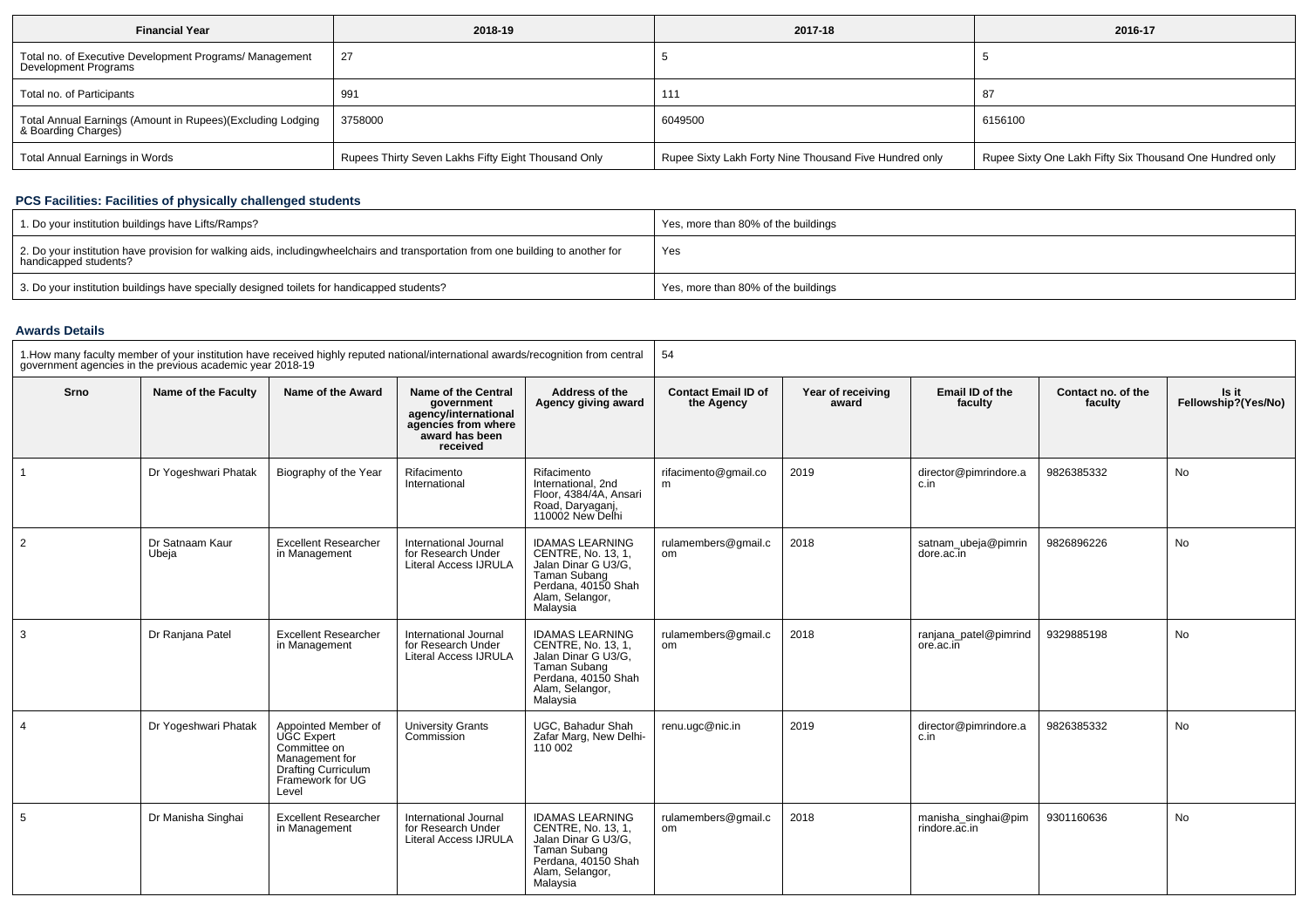| 6              | Jitendra Patel         | International Award for<br><b>Teaching Excellency</b>                                             | <b>ICOSD and World</b><br><b>Federation of Science</b><br>and Technology | <b>WORLD</b><br>FEDERATION OF<br><b>SCIENCE AND</b><br>TECHNOLOGY,<br>Street:502 California<br>st. San Francisco CA,<br>Postal Code: 94104.<br>US and Om Kothari<br>Institute of<br>Management and<br>Research, Kota,<br>Rajasthan, India        | secretary@icosd.co.in | 2019 | jitendra_patel@pimrind<br>ore ac in   | 7354025759 | No |
|----------------|------------------------|---------------------------------------------------------------------------------------------------|--------------------------------------------------------------------------|--------------------------------------------------------------------------------------------------------------------------------------------------------------------------------------------------------------------------------------------------|-----------------------|------|---------------------------------------|------------|----|
| $\overline{7}$ | Dr Vinod Mishra        | International Award for<br><b>Teaching Excellency</b><br>HR and<br>Entrepreneurship<br>Management | <b>ICOSD and World</b><br><b>Federation of Science</b><br>and Technology | <b>WORLD</b><br><b>FEDERATION OF</b><br><b>SCIENCE AND</b><br>TECHNOLOGY,<br>Street:502 California<br>st. San Francisco CA,<br>Postal Code: 94104,<br>US and Om Kothari<br>Institute of<br>Management and<br>Research, Kota,<br>Rajasthan, India | secretary@icosd.co.in | 2019 | vinod_mishra@pimrind<br>ore.ac.in     | 9826406051 | No |
| 8              | Dr Khushboo<br>Makwana | <b>Best Paper Award</b>                                                                           | Remsons Group<br>Management<br>Research Center                           | RSET Campus, SV<br>Road, Malad (West),<br>Mumbai 400064,<br>Maharashtra, INDIA                                                                                                                                                                   | info@rset.edu.in      | 2018 | khushboo_makwana@<br>pimrindore.ac.in | 9926288081 | No |
| 9              | Ajay Malpani           | Dynamic Teaching<br>Icon of the Year<br>College Level                                             | <b>ICOSD and World</b><br><b>Federation of Science</b><br>and Technology | <b>WORLD</b><br>FEDERATION OF<br><b>SCIENCE AND</b><br>TECHNOLOGY.<br>Street:502 California<br>st. San Francisco CA,<br>Postal Code: 94104,<br>US and Om Kothari<br>Institute of<br>Management and<br>Research, Kota,<br>Rajasthan, India        | secretary@icosd.co.in | 2019 | ajay_malpani@pimrind<br>ore.ac.in     | 9826798901 | No |
| 10             | Dr Alok Bansal         | Best Research Paper<br>Award                                                                      | International Marketing<br>Conference IBS<br>Mumbai                      | <b>IBS Mumbai</b>                                                                                                                                                                                                                                | ibsmum@ibsindia.org   | 2018 | alok_bansal@pimrindo<br>re.ac.in      | 9301300500 | No |
| 11             | Dr Sharda Haryani      | Recognized as PhD<br>Guide in Management                                                          | Devi Ahilya<br>Vishwavidyalaya                                           | Devi Ahilya<br>Vishwavidyalaya,<br>Indore (MP) India<br>452001                                                                                                                                                                                   | davvonline@gmail.com  | 2018 | sharda_haryani@pimri<br>ndore.ac.in   | 9755124949 | No |
| 12             | Pallavi Agrawal        | <b>Best Research Paper</b><br>Award                                                               | <b>IIM</b> Indore                                                        | <b>IIM</b> Indore                                                                                                                                                                                                                                | dash@iimidr.ac.in     | 2018 | pallavi_agrawal@pimri<br>ndore.ac.in  | 7389192324 | No |
| 13             | Dr Ranjana Patel       | Recognized as PhD<br>Guide in Management                                                          | Devi Ahilya<br>Vishwavidyalaya                                           | Devi Ahilya<br>Vishwavidyalaya,<br>Indore (MP) India<br>452001                                                                                                                                                                                   | davvonline@gmail.com  | 2018 | ranjana_patel@pimrind<br>ore.ac.in    | 9329885198 | No |
| 14             | Dr Suyash Jhawar       | Recognized as PhD<br>Guide in Management                                                          | Devi Ahilya<br>Vishwavidyalaya                                           | Devi Ahilya<br>Vishwavidyalaya,<br>Indore (MP) India<br>452001                                                                                                                                                                                   | davvonline@gmail.com  | 2018 | suyash_jhawar@pimri<br>ndore ac in    | 9300002414 | No |
| 15             | Raksha Thakur          | Recognized as PhD<br>Guide in Management                                                          | Devi Ahilya<br>Vishwavidyalaya                                           | Devi Ahilya<br>Vishwavidyalaya,<br>Indore (MP) India<br>452025                                                                                                                                                                                   | davvonline@gmail.com  | 2018 | raksha_thakur@pimrin<br>dore.ac.in    | 9926807827 | No |
| 16             | Dr Varun Sarda         | Recognized as PhD<br>Guide in Management                                                          | Devi Ahilya<br>Vishwavidyalaya                                           | Devi Ahilya<br>Vishwavidyalaya,<br>Indore (MP) India<br>452001                                                                                                                                                                                   | davvonline@gmail.com  | 2018 | varun_sarda@pimrind<br>ore.ac.in      | 8236981052 | No |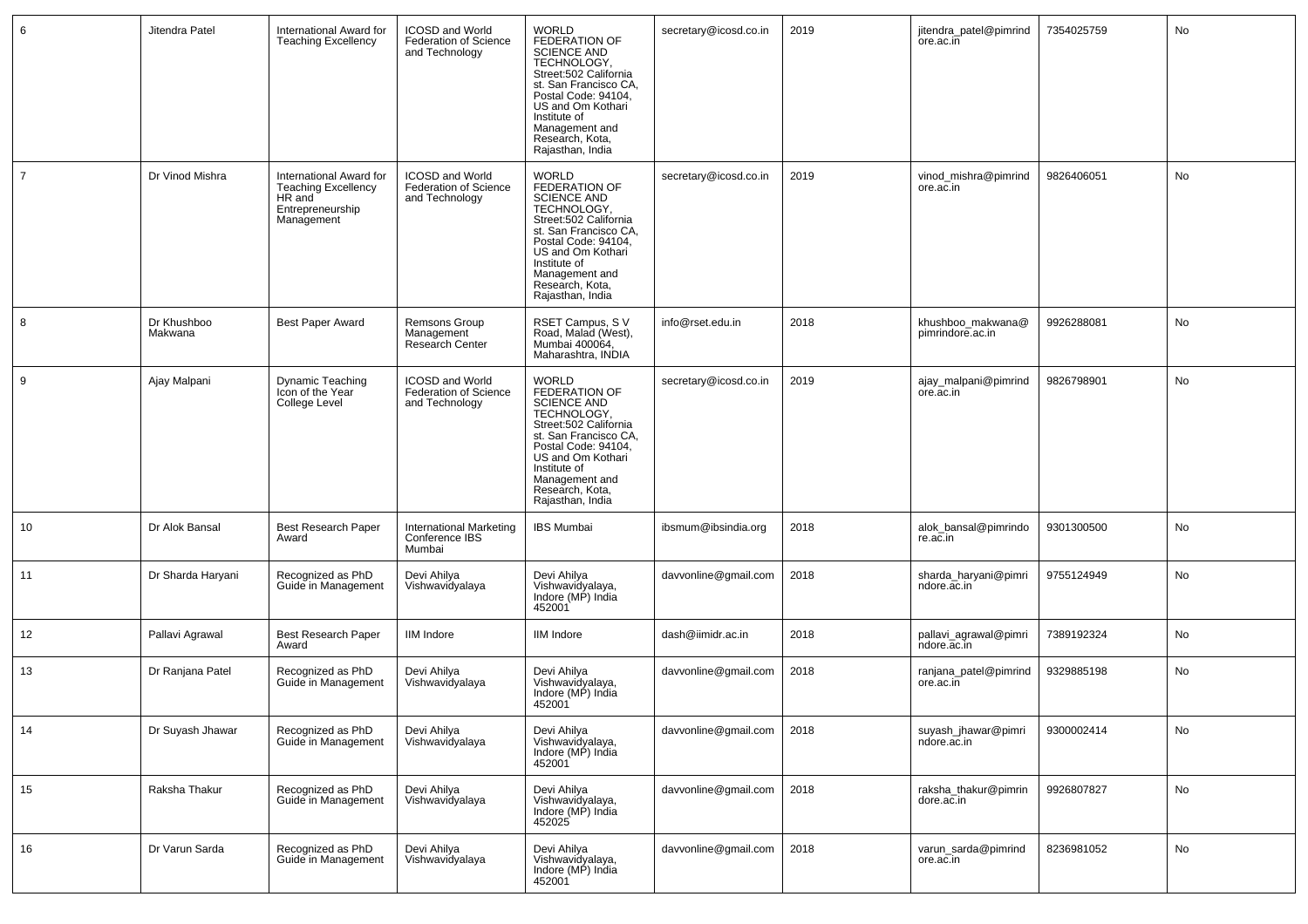| 17 | Dr Pragya Keshari            | Recognized as PhD<br>Guide in Management | Devi Ahilya<br>Vishwavidyalaya | Devi Ahilya<br>Vishwavidyalaya,<br>Indore (MP) India<br>452001 | davvonline@gmail.com | 2018 | pragya_keshari@pimri<br>ndore.ac.in   | 9893057231 | No        |
|----|------------------------------|------------------------------------------|--------------------------------|----------------------------------------------------------------|----------------------|------|---------------------------------------|------------|-----------|
| 18 | Dr Prateek Sharma            | Recognized as PhD<br>Guide in Management | Devi Ahilya<br>Vishwavidyalaya | Devi Ahilya<br>Vishwavidyalaya,<br>Indore (MP) India<br>452001 | davvonline@gmail.com | 2018 | prateek_sharma@pimr<br>indore.ac.in   | 9993541411 | No        |
| 19 | Dr Tarun Kushwaha            | Recognized as PhD<br>Guide in Management | Devi Ahilya<br>Vishwavidyalaya | Devi Ahilya<br>Vishwavidyalaya,<br>Indore (MP) India<br>452001 | davvonline@gmail.com | 2018 | tarun kushwaha@pimr<br>indore.ac.in   | 9826713223 | No        |
| 20 | Dr Satnam Ubeja              | Recognized as PhD<br>Guide in Management | Devi Ahilya<br>Vishwavidyalaya | Devi Ahilya<br>Vishwavidyalaya,<br>Indore (MP) India<br>452001 | davvonline@gmail.com | 2018 | satnam_ubeja@pimrin<br>dore.ac.in     | 9826896226 | No        |
| 21 | Dr Harsha Jariwala           | Recognized as PhD<br>Guide in Management | Devi Ahilya<br>Vishwavidyalaya | Devi Ahilya<br>Vishwavidyalaya,<br>Indore (MP) India<br>452001 | davvonline@gmail.com | 2018 | harsha_jariwala@pimri<br>ndore.ac.in  | 9427656767 | No        |
| 22 | Dr Vidya Telang              | Recognized as PhD<br>Guide in Management | Devi Ahilva<br>Vishwavidyalaya | Devi Ahilya<br>Vishwavidyalaya,<br>Indore (MP) India<br>452001 | davvonline@gmail.com | 2018 | vidya_telang@pimrind<br>ore.ac.in     | 9926876493 | <b>No</b> |
| 23 | Dr Sukhjeet Matharu          | Recognized as PhD<br>Guide in Management | Devi Ahilya<br>Vishwavidyalaya | Devi Ahilya<br>Vishwavidyalaya,<br>Indore (MP) India<br>452024 | davvonline@gmail.com | 2018 | sukhjeet_matharu@pi<br>mrindore.ac.in | 9826312070 | No        |
| 24 | Dr Shail Shri Sharma         | Recognized as PhD<br>Guide in Management | Devi Ahilya<br>Vishwavidyalaya | Devi Ahilya<br>Vishwavidyalaya,<br>Indore (MP) India<br>452001 | davvonline@gmail.com | 2018 | shailshri_sharma@pim<br>rindore.ac.in | 9977877408 | No        |
| 25 | Dr Arpit Loya                | Recognized as PhD<br>Guide in Management | Devi Ahilya<br>Vishwavidyalaya | Devi Ahilya<br>Vishwavidyalaya,<br>Indore (MP) India<br>452001 | davvonline@gmail.com | 2018 | arpit_loya@pimrindore.<br>ac.in       | 9425062391 | No        |
| 26 | Dr Deepti Bajpaee<br>Kukrety | Recognized as PhD<br>Guide in Management | Devi Ahilya<br>Vishwavidyalaya | Devi Ahilya<br>Vishwavidyalaya,<br>Indore (MP) India<br>452001 | davvonline@gmail.com | 2018 | deepti_bajpai@pimrind<br>ore.ac.in    | 9630083283 | No        |
| 27 | Dr Manish Joshi              | Recognized as PhD<br>Guide in Management | Devi Ahilya<br>Vishwavidyalaya | Devi Ahilya<br>Vishwavidyalaya,<br>Indore (MP) India<br>452023 | davvonline@gmail.com | 2018 | manish_joshi@pimrind<br>ore.ac.in     | 9826270209 | No        |
| 28 | Dr Pallavi Kapooria          | Recognized as PhD<br>Guide in Management | Devi Ahilya<br>Vishwavidyalaya | Devi Ahilya<br>Vishwavidyalaya,<br>Indore (MP) India<br>452001 | davvonline@gmail.com | 2018 | pallavi_kapooria@pimr<br>indore.ac.in | 9826421892 | No        |
| 29 | Dr Rekha Narang              | Recognized as PhD<br>Guide in Management | Devi Ahilya<br>Vishwavidyalaya | Devi Ahilya<br>Vishwavidyalaya,<br>Indore (MP) India<br>452001 | davvonline@gmail.com | 2018 | rekha_narang@pimrin<br>dore.ac.in     | 8889767888 | No        |
| 30 | Dr Bhupendra Verma           | Recognized as PhD<br>Guide in Management | Devi Ahilya<br>Vishwavidyalaya | Devi Ahilya<br>Vishwavidyalaya,<br>Indore (MP) India<br>452001 | davvonline@gmail.com | 2018 | bhupendra_verma@pi<br>mrindore.ac.in  | 9584040312 | No        |
| 31 | Dr Khushboo<br>Makwana       | Recognized as PhD<br>Guide in Management | Devi Ahilya<br>Vishwavidyalaya | Devi Ahilya<br>Vishwavidyalaya,<br>Indore (MP) India<br>452001 | davvonline@gmail.com | 2018 | khushboo_makwana@<br>pimrindore.ac.in | 9977210734 | No        |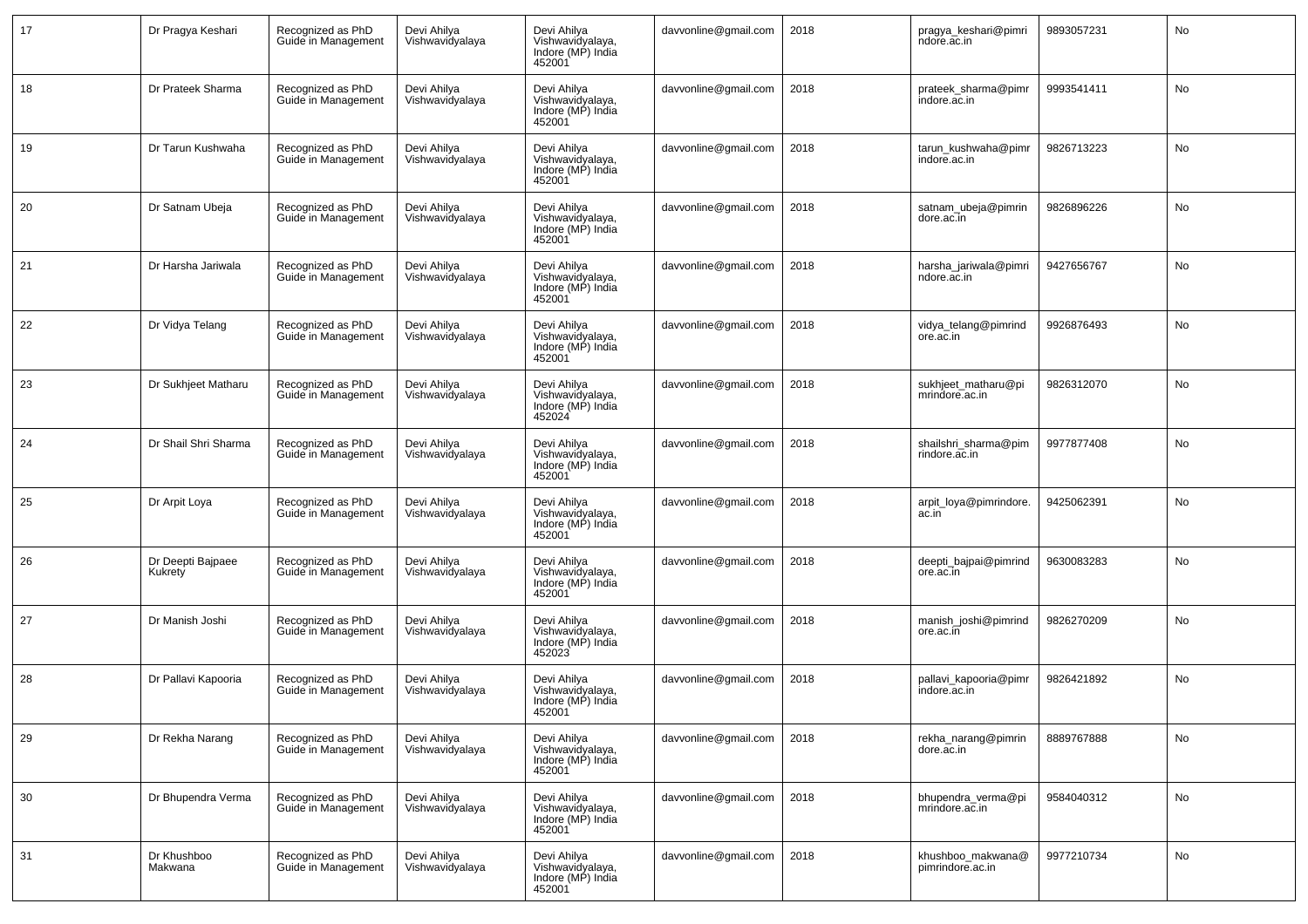| 32 | Dr Bhavna Sharma     | Recognized as PhD<br>Guide in Management | Devi Ahilya<br>Vishwavidyalaya | Devi Ahilya<br>Vishwavidyalaya,<br>Indore (MP) India<br>452001 | davvonline@gmail.com | 2018 | bhavna_sharma@pimri<br>ndore.ac.in   | 9826617090 | No        |
|----|----------------------|------------------------------------------|--------------------------------|----------------------------------------------------------------|----------------------|------|--------------------------------------|------------|-----------|
| 33 | Dr Rashmi Farkya     | Recognized as PhD<br>Guide in Management | Devi Ahilya<br>Vishwavidyalaya | Devi Ahilya<br>Vishwavidyalaya,<br>Indore (MP) India<br>452001 | davvonline@gmail.com | 2018 | rashmi_gharia@pimrin<br>dore.ac.in   | 9691895399 | No        |
| 34 | Dr Yogeshwari Phatak | Recognized as PhD<br>Guide in Management | Devi Ahilya<br>Vishwavidyalaya | Devi Ahilya<br>Vishwavidyalaya,<br>Indore (MP) India<br>452002 | davvonline@gmail.com | 2018 | director@pimrindore.a<br>c.in        | 9826385332 | No        |
| 35 | Dr Kalpana Agrawal   | Recognized as PhD<br>Guide in Management | Devi Ahilya<br>Vishwavidyalaya | Devi Ahilya<br>Vishwavidyalaya,<br>Indore (MP) India<br>452022 | davvonline@gmail.com | 2018 | kalpana_agrawal@pim<br>rindore.ac.in | 9406623119 | No        |
| 36 | Dr Alok Bansal       | Recognized as PhD<br>Guide in Management | Devi Ahilya<br>Vishwavidyalaya | Devi Ahilya<br>Vishwavidyalaya,<br>Indore (MP) India<br>452003 | davvonline@gmail.com | 2018 | alok_bansal@pimrindo<br>re.ac.in     | 9301300500 | No        |
| 37 | Dr Raksha Chouhan    | Recognized as PhD<br>Guide in Management | Devi Ahilya<br>Vishwavidyalaya | Devi Ahilya<br>Vishwavidyalaya,<br>Indore (MP) India<br>452021 | davvonline@gmail.com | 2018 | raksha_chauhan@pimr<br>indore.ac.in  | 9926884972 | No        |
| 38 | Dr Anukool M Hyde    | Recognized as PhD<br>Guide in Management | Devi Ahilya<br>Vishwavidyalaya | Devi Ahilya<br>Vishwavidyalaya,<br>Indore (MP) India<br>452004 | davvonline@gmail.com | 2018 | anukool_hyde@pimrin<br>dore.ac.in    | 9827450410 | <b>No</b> |
| 39 | Dr Ajit Upadhyay     | Recognized as PhD<br>Guide in Management | Devi Ahilya<br>Vishwavidyalaya | Devi Ahilya<br>Vishwavidyalaya,<br>Indore (MP) India<br>452005 | davvonline@gmail.com | 2018 | ajit_upadhyaya@pimri<br>ndore.ac.in  | 9893203081 | No        |
| 40 | Dr Manisha Singhai   | Recognized as PhD<br>Guide in Management | Devi Ahilya<br>Vishwavidyalaya | Devi Ahilya<br>Vishwavidyalaya,<br>Indore (MP) India<br>452020 | davvonline@gmail.com | 2018 | manisha_singhai@pim<br>rindore.ac.in | 9301160636 | No        |
| 41 | Dr Vipin Choudhary   | Recognized as PhD<br>Guide in Management | Devi Ahilya<br>Vishwavidyalaya | Devi Ahilya<br>Vishwavidyalaya,<br>Indore (MP) India<br>452006 | davvonline@gmail.com | 2018 | vipin_choudhary@pimr<br>indore.ac.in | 9302105123 | No        |
| 42 | Dr Nitin Tanted      | Recognized as PhD<br>Guide in Management | Devi Ahilya<br>Vishwavidyalaya | Devi Ahilya<br>Vishwavidyalaya,<br>Indore (MP) India<br>452007 | davvonline@gmail.com | 2018 | nitin tanted@pimrindor<br>e.ac.in    | 9993955371 | No        |
| 43 | Dr Deepak Jaroliya   | Recognized as PhD<br>Guide in Management | Devi Ahilya<br>Vishwavidyalaya | Devi Ahilya<br>Vishwavidyalaya,<br>Indore (MP) India<br>452008 | davvonline@gmail.com | 2018 | deepak_jaroliya@pimri<br>ndore.ac.in | 9826706970 | <b>No</b> |
| 44 | Dr Swaranjeet Arora  | Recognized as PhD<br>Guide in Management | Devi Ahilya<br>Vishwavidyalaya | Devi Ahilya<br>Vishwavidyalaya,<br>Indore (MP) India<br>452019 | davvonline@gmail.com | 2018 | swarnjeet_arora@pimri<br>ndore.ac.in | 9826210409 | No        |
| 45 | Dr Tarun Kushwaha    | Recognized as PhD<br>Guide in Management | Devi Ahilya<br>Vishwavidyalaya | Devi Ahilya<br>Uishwavidyalaya,<br>Indore (MP) India<br>452009 | davvonline@gmail.com | 2018 | tarun_kushwaha@pimr<br>indore.ac.in  | 9826713223 | No        |
| 46 | Dr Murlidhar Panga   | Recognized as PhD<br>Guide in Management | Devi Ahilya<br>Vishwavidyalaya | Devi Ahilya<br>Vishwavidyalaya,<br>Indore (MP) India<br>452010 | davvonline@gmail.com | 2018 | murlidhar_panga@pim<br>rindore.ac.in | 9893336842 | No        |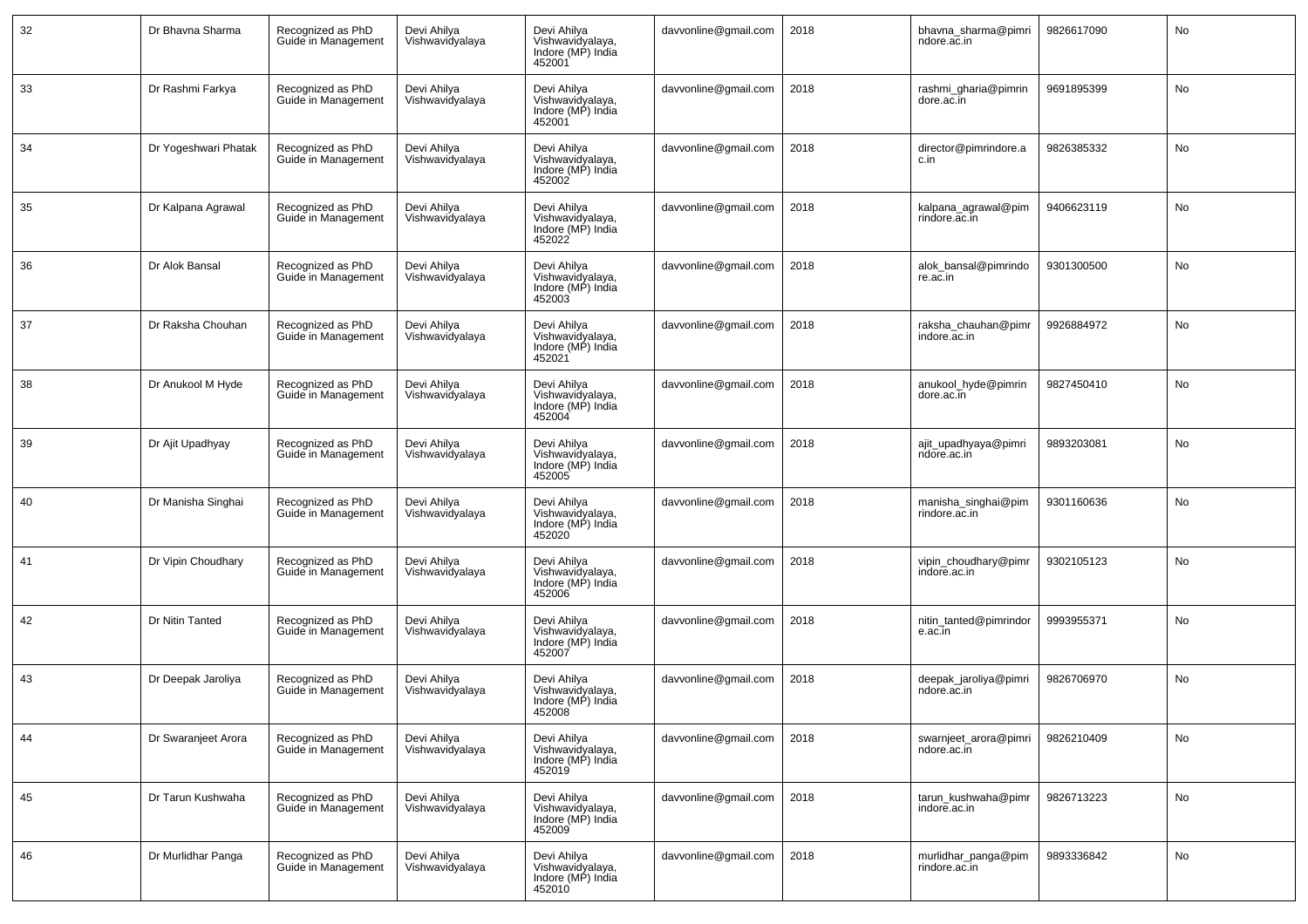| 47 | Dr Raj Kishore Sharma    | Recognized as PhD<br>Guide in Management | Devi Ahilya<br>Vishwavidyalaya                                                                               | Devi Ahilya<br>Vishwavidyalaya,<br>Indore (MP) India<br>452018 | davvonline@gmail.com | 2018 | director ug@pimrindor<br>e.ac.in     | 9826463367 | <b>No</b> |
|----|--------------------------|------------------------------------------|--------------------------------------------------------------------------------------------------------------|----------------------------------------------------------------|----------------------|------|--------------------------------------|------------|-----------|
| 48 | Dr Rupal Chowdhary       | Recognized as PhD<br>Guide in Management | Devi Ahilya<br>Vishwavidyalaya                                                                               | Devi Ahilya<br>Vishwavidyalaya,<br>Indore (MP) India<br>452011 | davvonline@gmail.com | 2018 | rupal_chowdhary@pim<br>rindore.ac.in | 9926056631 | <b>No</b> |
| 49 | Dr Pragya Keshari        | Recognized as PhD<br>Guide in Management | Devi Ahilya<br>Vishwavidyalaya                                                                               | Devi Ahilya<br>Vishwavidyalaya,<br>Indore (MP) India<br>452012 | davvonline@gmail.com | 2018 | pragya keshari@pimri<br>ndore.ac.in  | 9893057231 | <b>No</b> |
| 50 | Dr Gunian Anand          | Recognized as PhD<br>Guide in Management | Devi Ahilva<br>Vishwavidyalaya                                                                               | Devi Ahilva<br>Vishwavidyalaya,<br>Indore (MP) India<br>452017 | davvonline@gmail.com | 2018 | gunjan_anand@pimrin<br>dore.ac.in    | 9039177224 | <b>No</b> |
| 51 | Dr Jyoti Vyas Bajpai     | Recognized as PhD<br>Guide in Management | Devi Ahilya<br>Vishwavidyalaya                                                                               | Devi Ahilya<br>Vishwavidvalava.<br>Indore (MP) India<br>452013 | davvonline@gmail.com | 2018 | jyoti_bajpai@pimrindor<br>e.ac.in    | 9589139331 | <b>No</b> |
| 52 | Dr Minal Uprety          | Recognized as PhD<br>Guide in Management | Devi Ahilva<br>Vishwavidyalaya                                                                               | Devi Ahilya<br>Vishwavidyalaya,<br>Indore (MP) India<br>452014 | davvonline@gmail.com | 2018 | minal uprety@pimrind<br>ore.ac.in    | 7489122959 | No        |
| 53 | Dr Vidya Telang          | Recognized as PhD<br>Guide in Management | Devi Ahilva<br>Vishwavidyalaya                                                                               | Devi Ahilva<br>Vishwavidyalaya,<br>Indore (MP) India<br>452016 | davvonline@gmail.com | 2018 | vidya_telang@pimrind<br>ore.ac.in    | 9926876493 | <b>No</b> |
| 54 | Dr Sopnamayee<br>Acharya | Recognized as PhD<br>Guide in Management | Devi Ahilya<br>Vishwavidyalaya                                                                               | Devi Ahilya<br>Vishwavidyalaya,<br>Indore (MP) India<br>452015 | davvonline@gmail.com | 2018 | sopna acharya@pimri<br>ndore.ac.in   | 9827267412 | No        |
|    |                          |                                          | 2. How many students of your institution have won international awards in the previous academic year 2018-19 |                                                                | $\Omega$             |      |                                      |            |           |

## **Accreditation**

#### **NBA Accreditation**

| 1. Does your institute have a valid NBA Accreditation? |                                                                                            | <b>YES</b>                    |                             |  |  |  |
|--------------------------------------------------------|--------------------------------------------------------------------------------------------|-------------------------------|-----------------------------|--|--|--|
|                                                        | Total number of programs (whose two batches have passed out) in the institution/department | Number of programs accredited |                             |  |  |  |
|                                                        |                                                                                            |                               |                             |  |  |  |
| Name of the accredited program                         | Valid from                                                                                 | Valid upto                    | <b>Accreditation Status</b> |  |  |  |
| MBA                                                    | 15-05-2012                                                                                 | 14-05-2015                    | Accredited for 3 years      |  |  |  |

#### **NAAC Accreditation**

| 1. Does your institute have a valid NAAC Accreditation? |            | <b>YES</b> |             |
|---------------------------------------------------------|------------|------------|-------------|
| Valid from                                              |            | Valid upto | <b>CGPA</b> |
| 10-12-2014                                              | 09-12-2019 |            | 3.33        |
| 15-06-2009                                              | 15-06-2014 |            | 3.11        |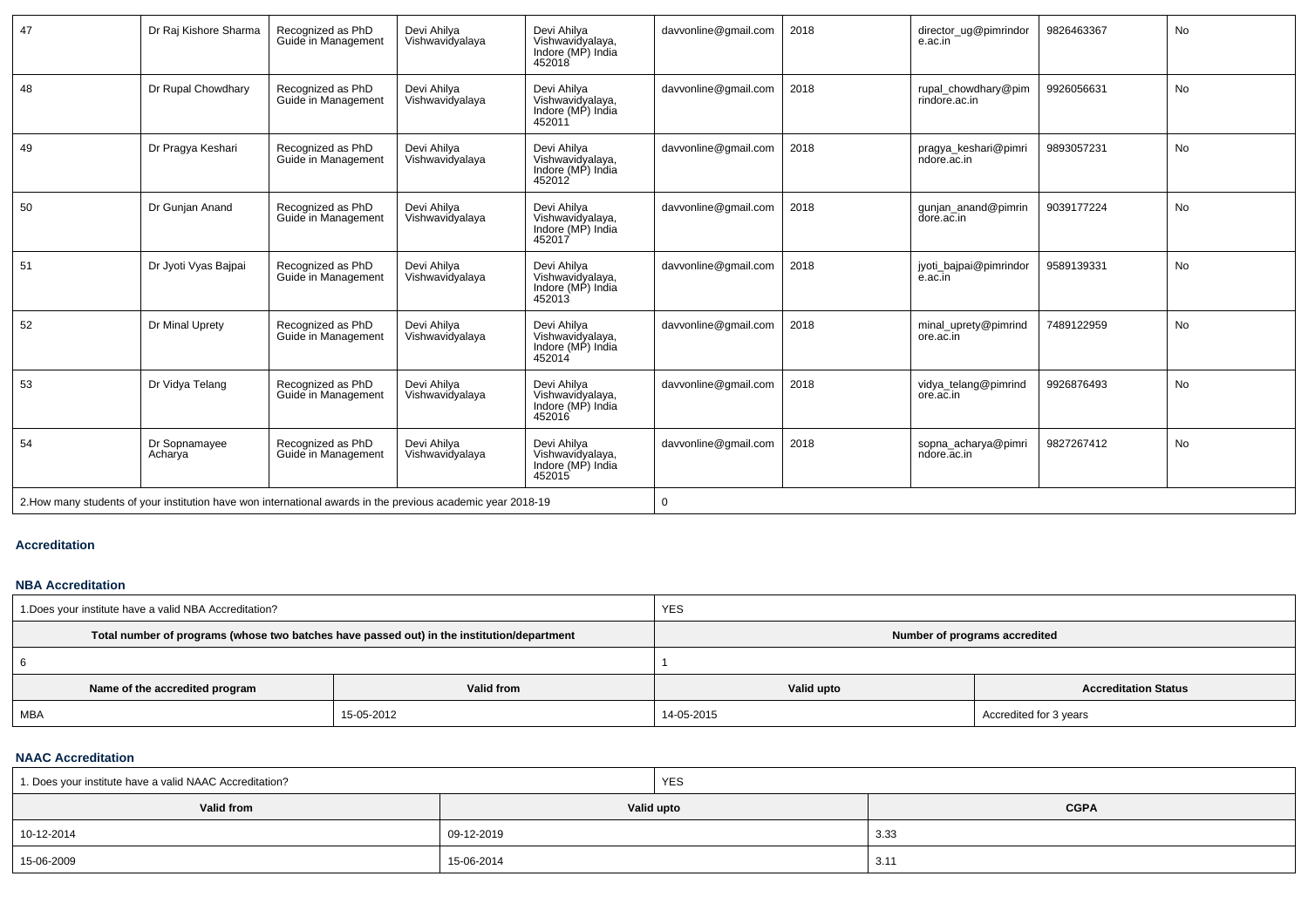## **Village Adoption**

Have your institute adopted any village under Unnat Bharat Scheme?

extending the contract of the contract of the contract of the contract of the contract of the contract of the contract of the contract of the contract of the contract of the contract of the contract of the contract of the

## **Faculty Details**

| Srno           | <b>Name</b>                   | Age | <b>Designation</b>                                  | Gender | Qualification | <b>Experience (In</b><br>Months) | <b>Is Associated</b><br><b>Last Year</b> | Currently<br>working with<br>institution? | <b>Joining Date</b> | <b>Leaving Date</b>      | <b>Association type</b> |
|----------------|-------------------------------|-----|-----------------------------------------------------|--------|---------------|----------------------------------|------------------------------------------|-------------------------------------------|---------------------|--------------------------|-------------------------|
| $\mathbf{1}$   | Mamtani Deepesh               | 34  | Assistant<br>Professor                              | Male   | <b>MBA</b>    | 123                              | Yes                                      | Yes                                       | 15-12-2011          | ц.                       | Regular                 |
| $\overline{2}$ | Sharma<br>Dharmendra          | 33  | Assistant<br>Professor                              | Male   | <b>MBA</b>    | 91                               | Yes                                      | Yes                                       | 24-06-2011          | $\overline{\phantom{a}}$ | Regular                 |
| 3              | Makwana<br>Kushboo            | 35  | Assistant<br>Professor                              | Female | Ph.D          | 168                              | Yes                                      | Yes                                       | 05-04-2010          | $\overline{\phantom{a}}$ | Regular                 |
| $\overline{4}$ | Dr Ubeja Satnam<br>Kaur       | 41  | Assistant<br>Professor                              | Female | Ph.D          | 228                              | Yes                                      | Yes                                       | 15-12-2011          | $\overline{\phantom{a}}$ | Regular                 |
| 5              | Dr Singhai<br>Manisha         | 46  | Associate<br>Professor                              | Female | Ph.D          | 253                              | Yes                                      | Yes                                       | 03-07-2003          | $\overline{\phantom{a}}$ | Regular                 |
| 6              | Kumar Ravi                    | 30  | Assistant<br>Professor                              | Male   | Ph.D          | 94                               | Yes                                      | Yes                                       | 01-07-2014          | $\overline{\phantom{a}}$ | Regular                 |
| $\overline{7}$ | Verma Sunil<br>Kumar          | 41  | Assistant<br>Professor                              | Male   | <b>MBA</b>    | 210                              | Yes                                      | Yes                                       | 01-12-2012          | $\ddot{\phantom{a}}$     | Regular                 |
| 8              | Karnik Pranay                 | 36  | Assistant<br>Professor                              | Male   | <b>MBA</b>    | 178                              | Yes                                      | Yes                                       | 15-10-2013          | $\overline{\phantom{a}}$ | Regular                 |
| 9              | <b>Wagle Nivedita</b>         | 42  | Assistant<br>Professor                              | Female | <b>MBA</b>    | 264                              | Yes                                      | Yes                                       | 09-06-2014          | $\overline{\phantom{a}}$ | Regular                 |
| 10             | <b>Bhavsar Umesh</b><br>Kumar | 46  | Assistant<br>Professor                              | Male   | <b>MBA</b>    | 288                              | Yes                                      | Yes                                       | 01-09-2015          | $\overline{\phantom{a}}$ | Regular                 |
| 11             | Dr Sharma Raj<br>Kishor       | 58  | Professor                                           | Male   | Ph.D          | 432                              | Yes                                      | Yes                                       | 18-07-2008          | $\overline{\phantom{a}}$ | Regular                 |
| 12             | Sharma Shuchi                 | 41  | Assistant<br>Professor                              | Female | <b>MBA</b>    | 178                              | Yes                                      | Yes                                       | 14-07-2005          | $\sim$                   | Regular                 |
| 13             | Dr Phatak<br>Yogeshwari       | 49  | Dean / Principal /<br>Director / Vice<br>Chancellor | Female | Ph.D          | 324                              | Yes                                      | Yes                                       | 01-12-1994          | $\overline{\phantom{a}}$ | Regular                 |
| 14             | Dr Bansal Alok                | 43  | Professor                                           | Male   | Ph.D          | 241                              | Yes                                      | Yes                                       | 01-07-2006          | $\overline{\phantom{a}}$ | Regular                 |
| 15             | Dr Hyde Anukool<br>Manish     | 48  | Professor                                           | Male   | Ph.D          | 312                              | Yes                                      | Yes                                       | 08-08-2007          | $\overline{\phantom{a}}$ | Regular                 |
| 16             | Dr Upadhyay Ajit              | 46  | Professor                                           | Male   | Ph.D          | 281                              | Yes                                      | Yes                                       | 27-07-2007          | $\overline{\phantom{a}}$ | Regular                 |
| 17             | Dr Choudhary<br>Vipin         | 46  | Associate<br>Professor                              | Male   | Ph.D          | 234                              | Yes                                      | Yes                                       | 01-07-2008          | $\overline{\phantom{a}}$ | Regular                 |
| 18             | Dr Tanted Nitin               | 38  | Professor                                           | Male   | Ph.D          | 216                              | Yes                                      | Yes                                       | 27-07-2007          | $\sim$                   | Regular                 |
| 19             | Dr Jangalwa<br>Rajesh         | 50  | Associate<br>Professor                              | Male   | Ph.D          | 324                              | Yes                                      | Yes                                       | 25-07-2006          | $\overline{\phantom{a}}$ | Regular                 |
| 20             | Dr Jaroliya<br>Deepak         | 39  | Associate<br>Professor                              | Male   | Ph.D          | 198                              | Yes                                      | Yes                                       | 12-04-2004          | $\overline{\phantom{a}}$ | Regular                 |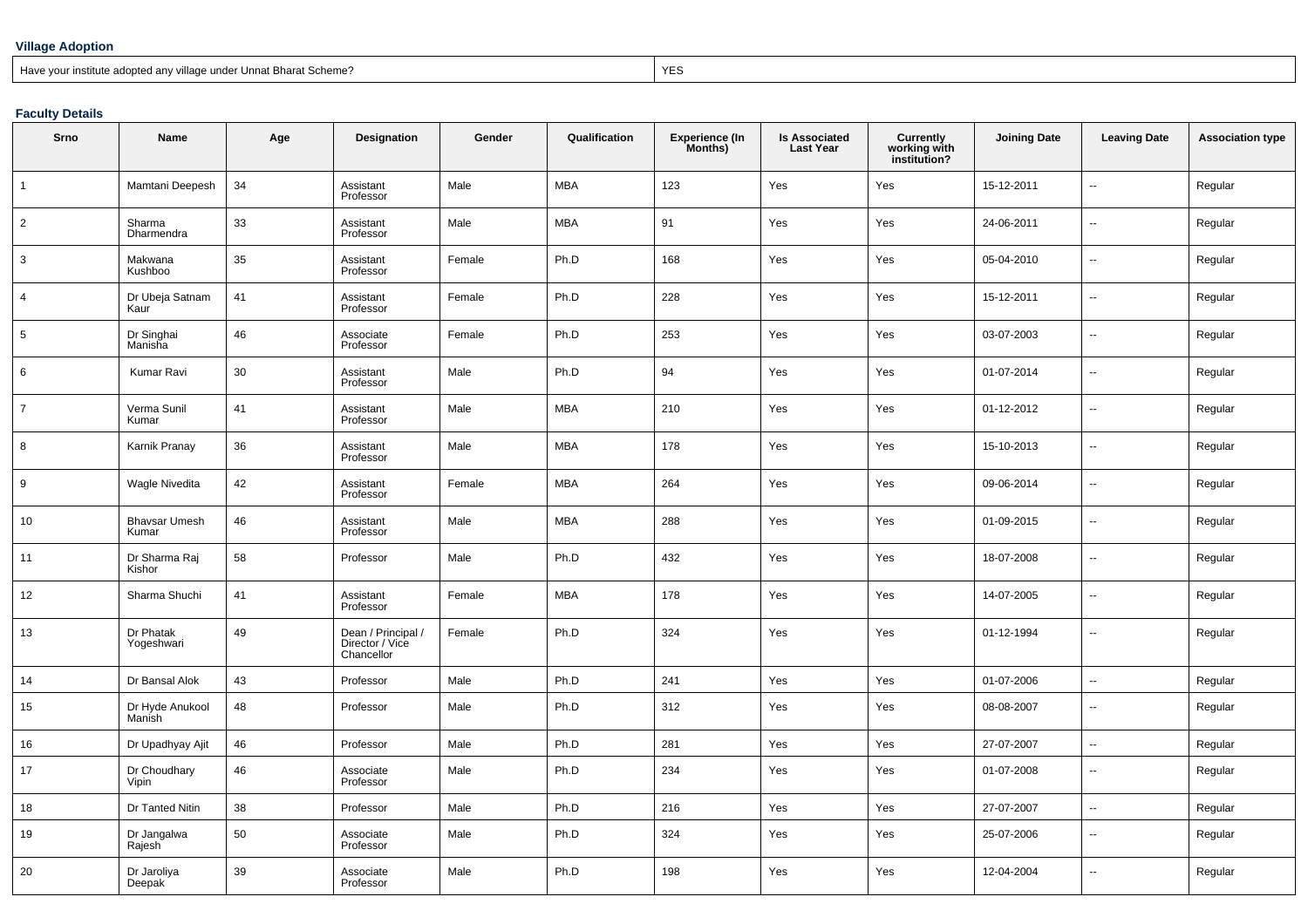| 21 | Dr Kushwaha<br>Tarun      | 46 | Associate<br>Professor | Male   | Ph.D       | 252 | Yes | Yes | 26-07-2011 | --                       | Regular |
|----|---------------------------|----|------------------------|--------|------------|-----|-----|-----|------------|--------------------------|---------|
| 22 | Dr Chowdhary<br>Rupal     | 40 | Associate<br>Professor | Female | Ph.D       | 156 | Yes | Yes | 14-07-2005 | $\sim$                   | Regular |
| 23 | Dr Keshari Pragya         | 42 | Associate<br>Professor | Female | Ph.D       | 221 | Yes | Yes | 23-07-2005 | ш.                       | Regular |
| 24 | Dr Jhawar Suyash          | 48 | Assistant<br>Professor | Male   | Ph.D       | 298 | Yes | Yes | 01-10-2004 | $\sim$                   | Regular |
| 25 | Dr Sharma<br>Bhavna       | 47 | Assistant<br>Professor | Female | Ph.D       | 294 | Yes | Yes | 01-01-2005 | ш.                       | Regular |
| 26 | Dr Patel Ranjana          | 39 | Assistant<br>Professor | Female | Ph.D       | 198 | Yes | Yes | 04-06-2006 | $\sim$                   | Regular |
| 27 | Ansari Sarfaraz           | 33 | Assistant<br>Professor | Male   | MBA        | 130 | Yes | Yes | 05-03-2012 | ш.                       | Regular |
| 28 | Gangrade<br>Shailendra    | 47 | Assistant<br>Professor | Male   | <b>MBA</b> | 282 | Yes | Yes | 09-11-2012 | $\sim$                   | Regular |
| 29 | Saxena Arun               | 39 | Assistant<br>Professor | Male   | MBA        | 156 | Yes | Yes | 06-12-2012 | ш.                       | Regular |
| 30 | Mehta Umang               | 31 | Assistant<br>Professor | Male   | <b>MBA</b> | 118 | Yes | Yes | 21-10-2013 | $\sim$                   | Regular |
| 31 | Jain Prayatna             | 33 | Assistant<br>Professor | Male   | MBA        | 120 | Yes | Yes | 07-07-2014 | --                       | Regular |
| 32 | Dr Uprety Minal           | 41 | Assistant<br>Professor | Female | Ph.D       | 153 | Yes | Yes | 10-06-2014 | $\sim$                   | Regular |
| 33 | Arpit Loya                | 38 | Assistant<br>Professor | Male   | Ph.D       | 169 | Yes | Yes | 15-10-2015 | ш.                       | Regular |
| 34 | Dr Arora<br>Swaranjeet    | 42 | Associate<br>Professor | Female | Ph.D       | 264 | Yes | Yes | 08-02-2008 | $\sim$                   | Regular |
| 35 | Dr Chouhan<br>Raksha      | 44 | Assistant<br>Professor | Female | Ph.D       | 246 | Yes | Yes | 30-06-2008 | --                       | Regular |
| 36 | Dr Agrawal<br>Kalpana     | 43 | Assistant<br>Professor | Female | Ph.D       | 204 | Yes | Yes | 09-07-2008 | $\sim$                   | Regular |
| 37 | Joshi Manish              | 49 | Assistant<br>Professor | Male   | Ph.D       | 310 | Yes | Yes | 08-07-2008 | --                       | Regular |
| 38 | Matharu<br>SukhjeetKaur   | 47 | Assistant<br>Professor | Female | Ph.D       | 132 | Yes | Yes | 08-07-2008 | --                       | Regular |
| 39 | Mishra Vinod<br>Kumar     | 52 | Assistant<br>Professor | Male   | MBA        | 370 | Yes | Yes | 16-07-2008 | $\overline{a}$           | Regular |
| 40 | Thakur Raksha             | 42 | Assistant<br>Professor | Female | <b>MBA</b> | 174 | Yes | Yes | 31-07-2008 | $\overline{\phantom{a}}$ | Regular |
| 41 | Dr Joshi Nishant          | 38 | Associate<br>Professor | Male   | Ph.D       | 216 | Yes | Yes | 20-07-2009 | $\overline{\phantom{a}}$ | Regular |
| 42 | Dr Dwivedi Punit<br>Kumar | 34 | Assistant<br>Professor | Male   | Ph.D       | 100 | Yes | Yes | 13-06-2011 | $\overline{\phantom{a}}$ | Regular |
| 43 | Syed Farhat Ali           | 41 | Assistant<br>Professor | Female | Ph.D       | 204 | Yes | Yes | 12-12-2011 | $\overline{\phantom{a}}$ | Regular |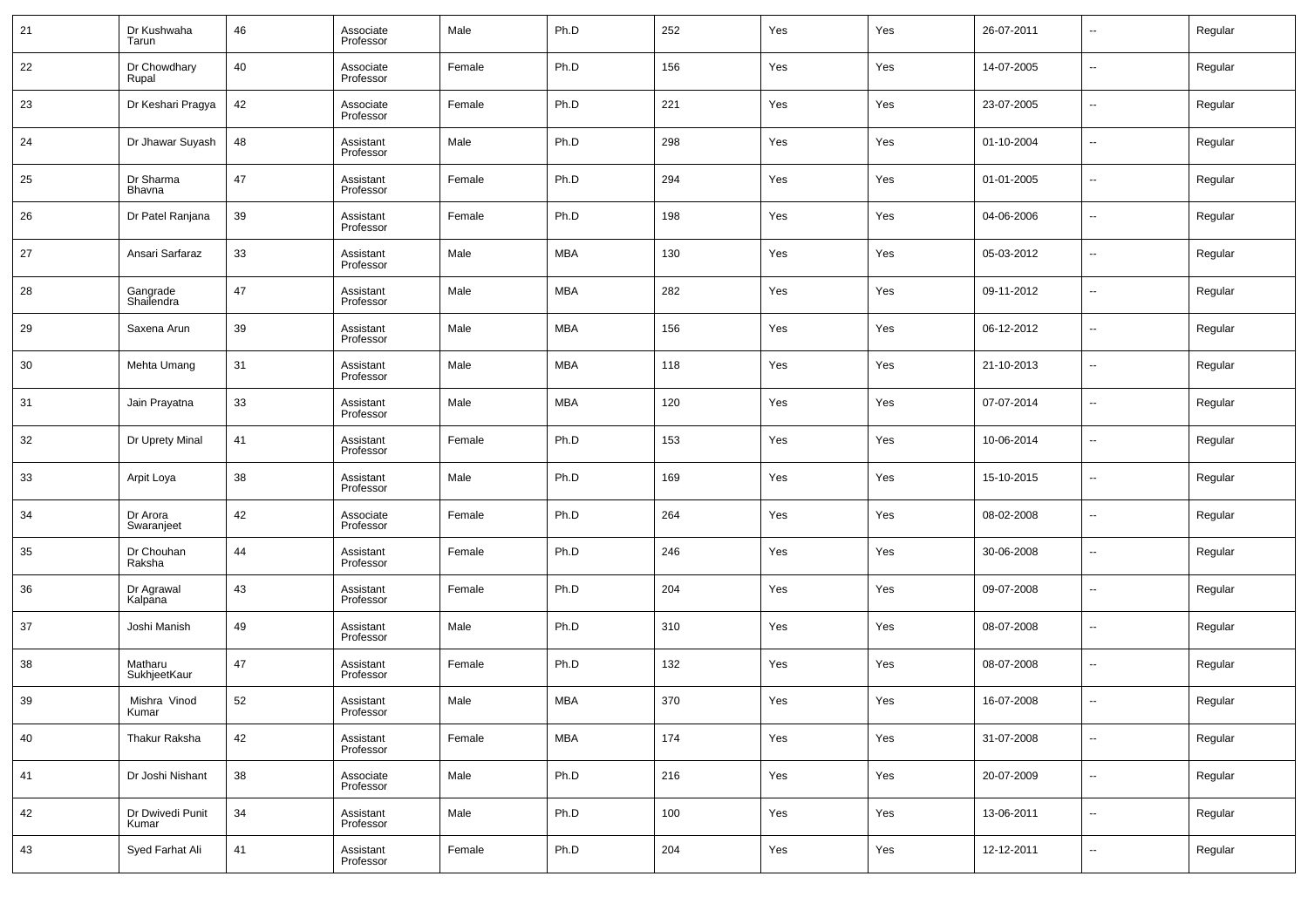| 44 | Dr John Raju C                    | 38 | Assistant<br>Professor | Male   | Ph.D       | 172 | Yes | Yes | 21-11-2011 | --                       | Regular |
|----|-----------------------------------|----|------------------------|--------|------------|-----|-----|-----|------------|--------------------------|---------|
| 45 | Haryani Sharda                    | 43 | Assistant<br>Professor | Female | MBA        | 186 | Yes | Yes | 12-07-2010 | --                       | Regular |
| 46 | Dr Changle Ravi                   | 34 | Assistant<br>Professor | Male   | Ph.D       | 138 | Yes | Yes | 06-12-2012 | --                       | Regular |
| 47 | Pathak Anuradha                   | 38 | Assistant<br>Professor | Female | MBA        | 166 | Yes | Yes | 19-12-2013 | --                       | Regular |
| 48 | Dr Malukani Bharti                | 39 | Assistant<br>Professor | Female | Ph.D       | 168 | Yes | Yes | 15-07-2014 | --                       | Regular |
| 49 | Dr Pachori<br>Schidanand          | 45 | Assistant<br>Professor | Male   | Ph.D       | 244 | Yes | Yes | 01-07-2014 | --                       | Regular |
| 50 | Choudhary Arnav                   | 32 | Assistant<br>Professor | Male   | Ph.D       | 112 | Yes | Yes | 01-07-2014 | --                       | Regular |
| 51 | Sharma Nidhi                      | 36 | Assistant<br>Professor | Female | Ph.D       | 114 | Yes | Yes | 07-07-2008 | --                       | Regular |
| 52 | Malpani Ajay                      | 38 | Assistant<br>Professor | Male   | Ph.D       | 199 | Yes | Yes | 04-09-2015 | --                       | Regular |
| 53 | Vora Atul                         | 53 | Assistant<br>Professor | Male   | MBA        | 378 | Yes | Yes | 01-10-2015 | --                       | Regular |
| 54 | Jitendra Patel                    | 34 | Assistant<br>Professor | Male   | Ph.D       | 126 | Yes | Yes | 01-07-2014 | --                       | Regular |
| 55 | <b>Bhavna Pathak</b>              | 35 | Assistant<br>Professor | Female | MBA        | 108 | Yes | Yes | 11-07-2015 | --                       | Regular |
| 56 | <b>GOPAL KAG</b>                  | 41 | Assistant<br>Professor | Male   | LLM        | 144 | Yes | Yes | 05-05-2016 | --                       | Regular |
| 57 | <b>KAMLESH JAIN</b>               | 34 | Assistant<br>Professor | Male   | M.A        | 156 | Yes | Yes | 08-09-2015 | --                       | Regular |
| 58 | <b>SAYALI BANDI</b>               | 28 | Assistant<br>Professor | Female | LLM        | 44  | Yes | Yes | 02-05-2016 | --                       | Regular |
| 59 | RISHIKA KHARE                     | 27 | Assistant<br>Professor | Female | LLM        | 42  | Yes | Yes | 01-09-2016 | --                       | Regular |
| 60 | <b>DEEPA</b><br><b>SHIVASTAVA</b> | 42 | Assistant<br>Professor | Female | M. Phil    | 132 | Yes | Yes | 02-05-2016 | --                       | Regular |
| 61 | DR S S BHAKAR                     | 61 | Professor              | Male   | Ph.D       | 480 | Yes | Yes | 01-12-1994 | --                       | Regular |
| 62 | DR RAJKAMAL                       | 70 | Professor              | Male   | Ph.D       | 588 | Yes | Yes | 15-07-2017 | --                       | Regular |
| 63 | DR MAYANK<br>SAXENA               | 48 | Professor              | Male   | Ph.D       | 264 | Yes | Yes | 15-04-2017 | $\overline{\phantom{a}}$ | Regular |
| 64 | DR PRATEEK<br>SHARMA              | 44 | Associate<br>Professor | Male   | Ph.D       | 276 | Yes | Yes | 01-02-2017 | $\sim$                   | Regular |
| 65 | DR MURLIDHAR<br><b>PANGA</b>      | 41 | Associate<br>Professor | Male   | Ph.D       | 234 | Yes | Yes | 01-02-2017 | $\sim$                   | Regular |
| 66 | KHUSHBOO<br>SAMOTA                | 29 | Assistant<br>Professor | Female | MSc(ICT)   | 96  | Yes | Yes | 05-07-2014 | $\sim$                   | Regular |
| 67 | <b>RITUPRIYA</b><br><b>GURTOO</b> | 29 | Assistant<br>Professor | Female | <b>LLM</b> | 56  | Yes | Yes | 01-01-2015 | $\sim$                   | Regular |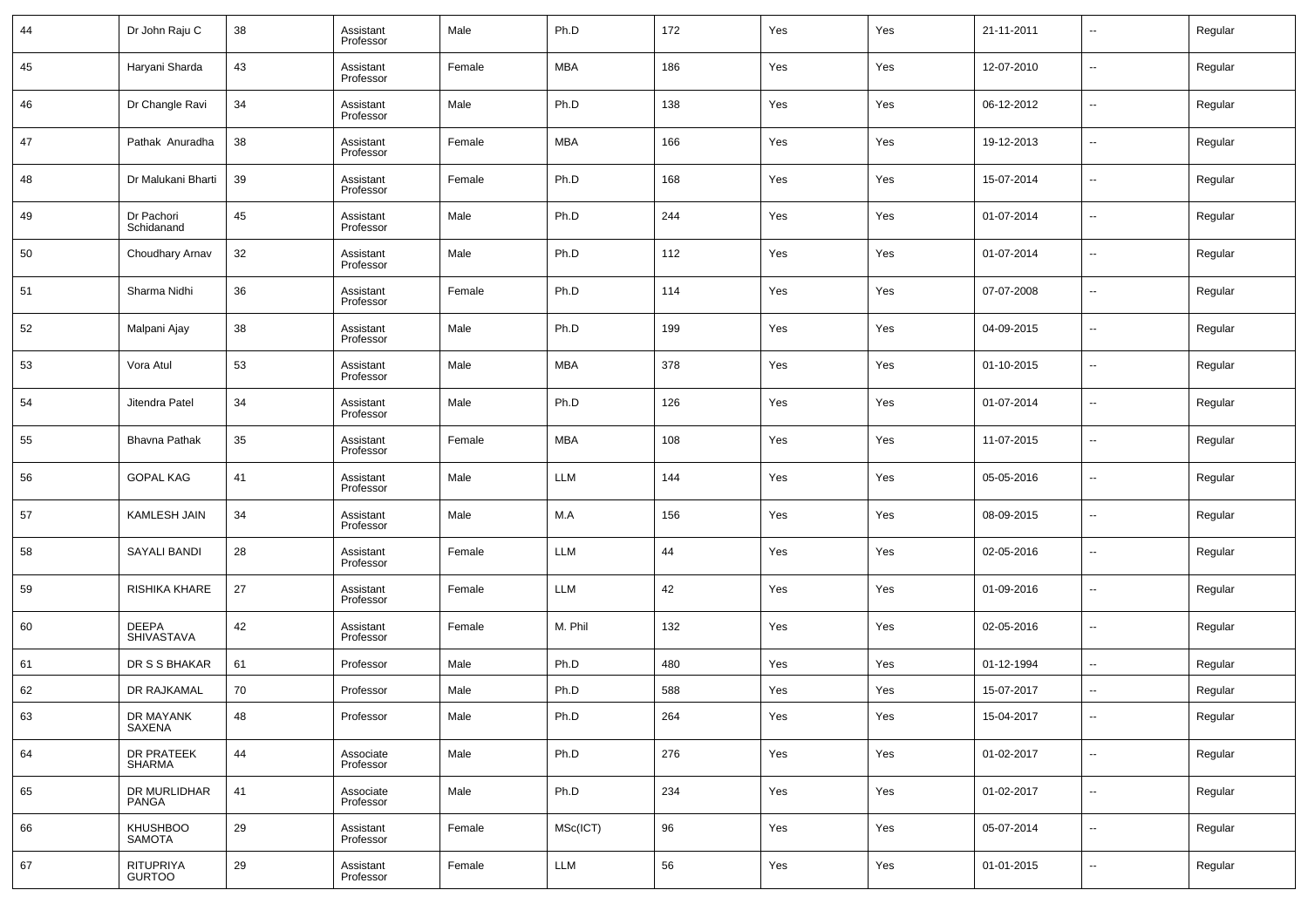| 68 | <b>AMBER TIWARI</b>                  | 44 | Assistant<br>Professor | Male   | <b>MBA</b>                                       | 273 | Yes | Yes | 20-04-2017 | $\sim$                   | Regular                |
|----|--------------------------------------|----|------------------------|--------|--------------------------------------------------|-----|-----|-----|------------|--------------------------|------------------------|
| 69 | SARA IQBAL                           | 28 | Assistant<br>Professor | Female | LLM                                              | 31  | Yes | Yes | 01-07-2017 | $\sim$                   | Regular                |
| 70 | <b>SWATI RAI</b>                     | 33 | Assistant<br>Professor | Female | LLM                                              | 96  | Yes | Yes | 07-07-2017 | $\overline{\phantom{a}}$ | Regular                |
| 71 | PURVI KIMTEE                         | 27 | Assistant<br>Professor | Female | LLM                                              | 30  | Yes | Yes | 08-06-2017 | $\overline{\phantom{a}}$ | Regular                |
| 72 | <b>SUNITA ARYA</b>                   | 41 | Assistant<br>Professor | Female | Ph.D                                             | 192 | Yes | Yes | 01-07-2017 | $\overline{\phantom{a}}$ | Regular                |
| 73 | DR DEEPTI<br><b>BAJPAI</b>           | 39 | Assistant<br>Professor | Female | Ph.D                                             | 94  | Yes | Yes | 01-07-2016 | $\overline{\phantom{a}}$ | Regular                |
| 74 | <b>MEENU MATHUR</b>                  | 51 | Assistant<br>Professor | Female | Ph.D                                             | 305 | Yes | Yes | 01-08-2017 | ш,                       | Regular                |
| 75 | DR<br>SOPANMAYEE<br><b>ACHARYA</b>   | 44 | Assistant<br>Professor | Female | Ph.D                                             | 204 | Yes | Yes | 14-08-2017 | $\overline{\phantom{a}}$ | Regular                |
| 76 | AKHILESH<br><b>DUBEY</b>             | 35 | Assistant<br>Professor | Male   | MBA                                              | 180 | Yes | Yes | 16-08-2017 | --                       | Regular                |
| 77 | DR VIDYA<br><b>TELANG</b>            | 58 | Assistant<br>Professor | Female | Ph.D                                             | 296 | Yes | Yes | 21-08-2017 | --                       | Regular                |
| 78 | DR VARUN<br>SARDA                    | 37 | Assistant<br>Professor | Male   | Ph.D                                             | 162 | Yes | Yes | 01-09-2017 | --                       | Regular                |
| 79 | DR SHAILSHRI<br><b>SHARMA</b>        | 34 | Assistant<br>Professor | Female | Ph.D                                             | 150 | Yes | Yes | 01-09-2017 | --                       | Regular                |
| 80 | <b>VIKAS CHOUHAN</b>                 | 32 | Assistant<br>Professor | Male   | Ph.D                                             | 42  | Yes | Yes | 01-07-2017 | --                       | Regular                |
| 81 | <b>ISHITA DAS</b>                    | 34 | Assistant<br>Professor | Female | MCJ: Masters of<br>Communication &<br>Journalism | 126 | Yes | Yes | 01-09-2017 | --                       | Regular                |
| 82 | DR JIMMY<br><b>KUSHWAH</b>           | 41 | Assistant<br>Professor | Male   | Ph.D                                             | 228 | Yes | Yes | 02-05-2016 | --                       | Regular                |
| 83 | Varun Rijhwani                       | 28 | Assistant<br>Professor | Male   | <b>MBA</b>                                       | 72  | Yes | Yes | 01-08-2017 | $\overline{a}$           | Regular                |
| 84 | <b>COL KIRAN K</b><br><b>THACKER</b> | 60 | Assistant<br>Professor | Male   | Ph.D                                             | 420 | Yes | Yes | 01-07-2015 | --                       | Adhoc /<br>Contractual |
| 85 | DR ANKITA P<br><b>DONERIA</b>        | 37 | Assistant<br>Professor | Female | Ph.D                                             | 132 | Yes | Yes | 01-07-2015 | $\overline{a}$           | Adhoc /<br>Contractual |
| 86 | DR RAJENDRA<br>JAIN                  | 69 | Assistant<br>Professor | Female | Ph.D                                             | 468 | Yes | Yes | 01-01-2015 | $\sim$                   | Adhoc /<br>Contractual |
| 87 | DR SHARAD<br>KHADENWAL               | 58 | Assistant<br>Professor | Male   | Ph.D                                             | 380 | Yes | Yes | 15-01-2015 | $\sim$                   | Adhoc /<br>Contractual |
| 88 | DR SHRUTI<br><b>AWASTHI</b>          | 37 | Assistant<br>Professor | Female | Ph.D                                             | 156 | Yes | Yes | 01-06-2015 | $\sim$                   | Adhoc /<br>Contractual |
| 89 | DR VANDANA<br><b>DUBEY</b>           | 53 | Assistant<br>Professor | Female | Ph.D                                             | 252 | Yes | Yes | 01-10-2014 | $\sim$                   | Adhoc /<br>Contractual |
| 90 | MR ANKIT WALIA                       | 31 | Assistant<br>Professor | Male   | MBA                                              | 84  | Yes | Yes | 01-08-2014 | $\sim$                   | Adhoc /<br>Contractual |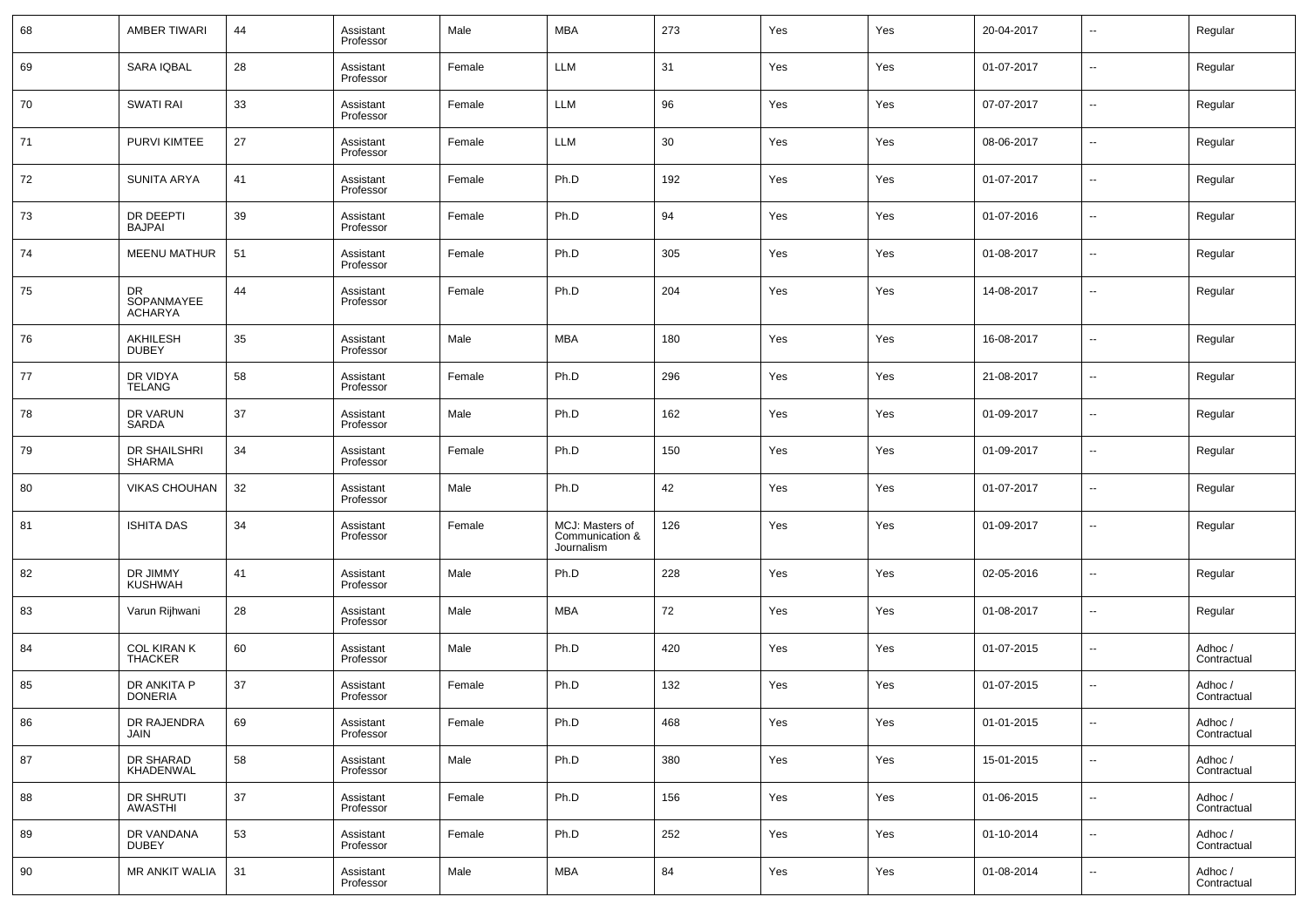| 91  | MR ARVIND<br><b>MALVIYA</b>         | 42 | Assistant<br>Professor | Male   | MBA                                              | 240 | Yes | Yes | 01-01-2014 | $\overline{\phantom{a}}$ | Adhoc /<br>Contractual |
|-----|-------------------------------------|----|------------------------|--------|--------------------------------------------------|-----|-----|-----|------------|--------------------------|------------------------|
| 92  | <b>ASHISH</b><br><b>SHRIVASTAVA</b> | 45 | Assistant<br>Professor | Female | <b>MMS</b>                                       | 264 | Yes | Yes | 05-08-2017 | $\overline{\phantom{a}}$ | Adhoc /<br>Contractual |
| 93  | <b>HARPREET</b><br>SINGH KHURANA    | 44 | Assistant<br>Professor | Male   | MBA                                              | 192 | Yes | Yes | 05-08-2011 | $\overline{\phantom{a}}$ | Adhoc /<br>Contractual |
| 94  | <b>KAPIL SURI</b>                   | 43 | Assistant<br>Professor | Male   | <b>MBA</b>                                       | 196 | Yes | Yes | 01-01-2007 | $\overline{\phantom{a}}$ | Adhoc /<br>Contractual |
| 95  | S D JOSHI                           | 71 | Assistant<br>Professor | Male   | <b>MSW</b>                                       | 492 | Yes | Yes | 01-06-2013 | $\overline{\phantom{a}}$ | Adhoc /<br>Contractual |
| 96  | Siddharth Bajpai                    | 52 | Assistant<br>Professor | Male   | MBA                                              | 384 | Yes | Yes | 01-06-2016 | $\overline{\phantom{a}}$ | Adhoc /<br>Contractual |
| 97  | SONAL GUPTA                         | 44 | Assistant<br>Professor | Male   | <b>LLM</b>                                       | 264 | Yes | Yes | 01-08-2015 | $\overline{\phantom{a}}$ | Adhoc /<br>Contractual |
| 98  | Sudhir krishan<br>Sood              | 52 | Assistant<br>Professor | Male   | MBA                                              | 252 | Yes | Yes | 01-02-2017 | $\overline{\phantom{a}}$ | Adhoc /<br>Contractual |
| 99  | Vaibhav Joshi                       | 39 | Assistant<br>Professor | Male   | Ph.D                                             | 108 | Yes | Yes | 01-02-2013 | $\overline{\phantom{a}}$ | Adhoc /<br>Contractual |
| 100 | <b>VIPIN SHARMA</b>                 | 36 | Assistant<br>Professor | Male   | <b>MCA</b>                                       | 120 | Yes | Yes | 01-07-2014 | $\overline{\phantom{a}}$ | Adhoc /<br>Contractual |
| 101 | <b>ZUBER KHAN</b>                   | 37 | Assistant<br>Professor | Male   | MCJ: Masters of<br>Communication &<br>Journalism | 186 | Yes | Yes | 01-07-2016 | $\overline{\phantom{a}}$ | Regular                |
| 102 | <b>ISHA HADKE</b>                   | 29 | Assistant<br>Professor | Female | M.E.                                             | 24  | Yes | Yes | 03-07-2017 | $\sim$                   | Adhoc /<br>Contractual |
| 103 | <b>MANSI JAIN</b>                   | 28 | Assistant<br>Professor | Female | <b>MMC</b>                                       | 53  | Yes | Yes | 10-07-2018 | $\sim$                   | Regular                |
| 104 | RUPA GURTOO                         | 55 | Assistant<br>Professor | Female | Ph.D                                             | 36  | Yes | Yes | 01-01-2016 | --                       | Adhoc /<br>Contractual |
| 105 | Sakshi Talwar                       | 43 | Assistant<br>Professor | Female | MBA                                              | 180 | Yes | Yes | 01-06-2016 | $\overline{\phantom{a}}$ | Adhoc /<br>Contractual |
| 106 | Harsha Jariwala                     | 35 | Associate<br>Professor | Female | Ph.D                                             | 161 | Yes | Yes | 10-07-2018 | $\sim$                   | Regular                |
| 107 | <b>JALAJ</b><br>SARMANDAL           | 28 | Assistant<br>Professor | Male   | <b>LLM</b>                                       | 18  | Yes | Yes | 04-01-2018 | $\overline{\phantom{a}}$ | Regular                |
| 108 | Gunjan Anand                        | 39 | Assistant<br>Professor | Female | Ph.D                                             | 159 | Yes | Yes | 04-06-2018 | $\overline{\phantom{a}}$ | Regular                |
| 109 | Jyoti Bajpai                        | 46 | Associate<br>Professor | Female | Ph.D                                             | 221 | Yes | Yes | 14-07-2018 |                          | Regular                |
| 110 | Rashmi Gharia                       | 33 | Assistant<br>Professor | Female | Ph.D                                             | 124 | Yes | Yes | 01-06-2018 | $\overline{\phantom{a}}$ | Regular                |
| 111 | ASHISH<br>MAHAJAN                   | 41 | Assistant<br>Professor | Male   | MBA                                              | 168 | Yes | Yes | 01-06-2018 | $\overline{\phantom{a}}$ | Regular                |
| 112 | RAJNEESH<br>DUBEY                   | 24 | Assistant<br>Professor | Male   | LLM                                              | 29  | Yes | Yes | 20-06-2018 | $\overline{\phantom{a}}$ | Regular                |
| 113 | ATUL<br>CHANODKAR                   | 30 | Assistant<br>Professor | Male   | MBA                                              | 75  | Yes | Yes | 25-06-2018 | $\overline{\phantom{a}}$ | Regular                |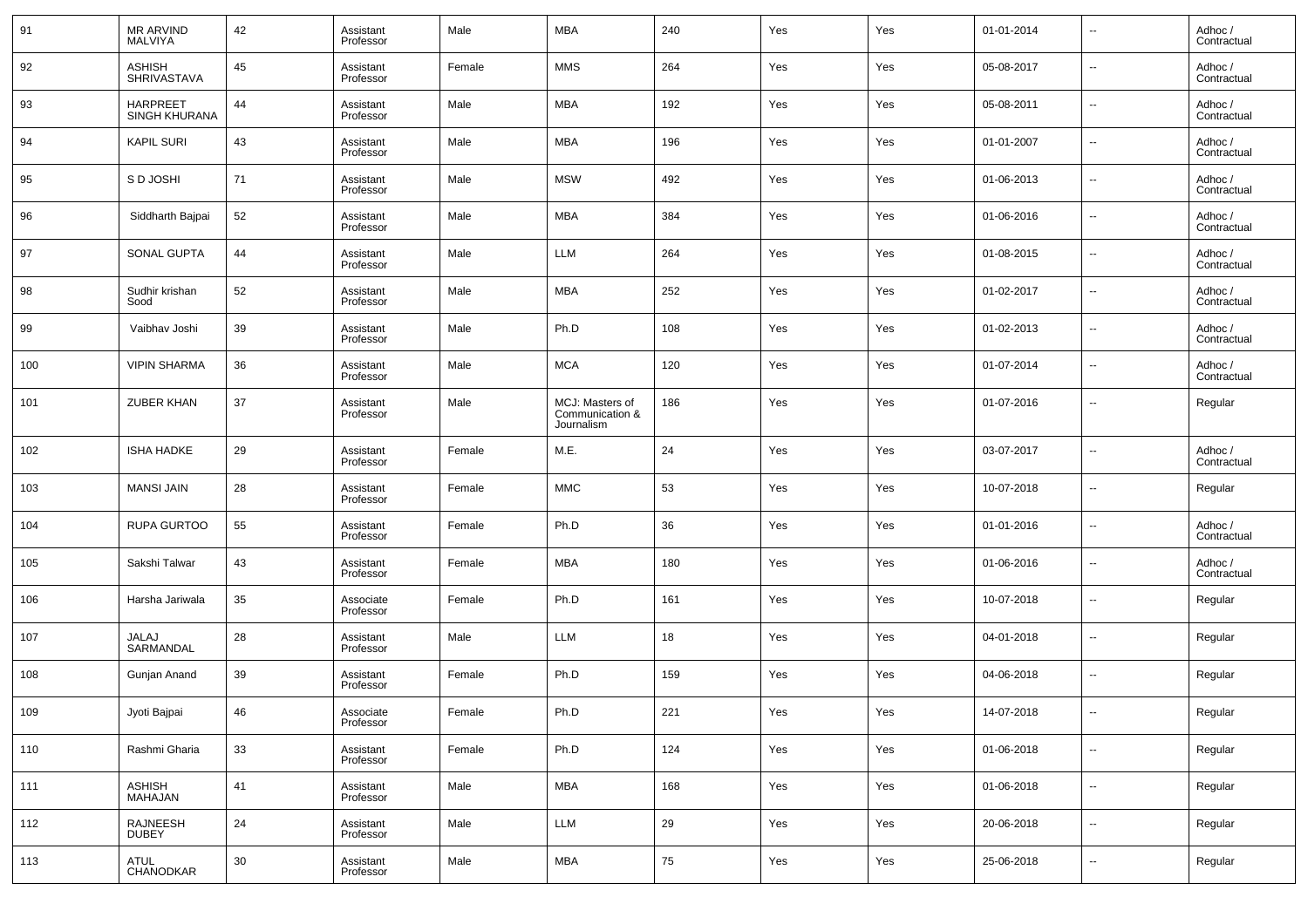| 114 | SURBHI ASWALE                   | 26 | Assistant<br>Professor | Female | LLM          | 17  | Yes | Yes | 25-06-2018 | $\overline{\phantom{a}}$ | Regular                |
|-----|---------------------------------|----|------------------------|--------|--------------|-----|-----|-----|------------|--------------------------|------------------------|
| 115 | Pallavi Kapooria                | 40 | Assistant<br>Professor | Female | Ph.D         | 192 | Yes | Yes | 02-07-2018 | $\overline{\phantom{a}}$ | Regular                |
| 116 | <b>RADHIKA</b><br><b>SAHANI</b> | 32 | Assistant<br>Professor | Female | MBA          | 84  | Yes | Yes | 02-07-2018 | $\overline{\phantom{a}}$ | Regular                |
| 117 | SIDDHARTH JAIN                  | 30 | Assistant<br>Professor | Male   | MBA          | 108 | Yes | Yes | 02-07-2018 | $\overline{\phantom{a}}$ | Regular                |
| 118 | PALLAVI<br><b>AGRAWAL</b>       | 38 | Assistant<br>Professor | Female | Ph.D         | 178 | Yes | Yes | 04-07-2018 | $\overline{\phantom{a}}$ | Regular                |
| 119 | REKHA NARANG                    | 40 | Assistant<br>Professor | Female | Ph.D         | 184 | Yes | Yes | 06-07-2018 | $\overline{\phantom{a}}$ | Regular                |
| 120 | <b>GEETA JAIN</b>               | 38 | Assistant<br>Professor | Female | MBA          | 168 | Yes | Yes | 09-07-2018 | $\overline{\phantom{a}}$ | Regular                |
| 121 | <b>MEETA BAID</b>               | 42 | Assistant<br>Professor | Male   | Ph.D         | 192 | Yes | Yes | 13-07-2018 | $\overline{\phantom{a}}$ | Regular                |
| 122 | <b>SOMEN MITRA</b>              | 45 | Assistant<br>Professor | Male   | <b>PGDBM</b> | 241 | Yes | Yes | 06-08-2018 | $\overline{\phantom{a}}$ | Regular                |
| 123 | <b>DIVYA TIWARI</b>             | 26 | Assistant<br>Professor | Female | M.COM        | 50  | Yes | Yes | 14-06-2018 | $\overline{\phantom{a}}$ | Regular                |
| 124 | NAKUL<br>CHAUHAN                | 28 | Assistant<br>Professor | Male   | <b>PGDM</b>  | 63  | Yes | Yes | 25-08-2018 | $\overline{\phantom{a}}$ | Adhoc /<br>Contractual |
| 125 | <b>AVNI GILDA</b>               | 27 | Assistant<br>Professor | Female | MBA          | 48  | Yes | Yes | 18-06-2018 | $\overline{\phantom{a}}$ | Regular                |
| 126 | Dushayant Kaul                  | 27 | Assistant<br>Professor | Male   | <b>LLM</b>   | 36  | Yes | Yes | 15-06-2018 | $\overline{\phantom{a}}$ | Regular                |
| 127 | Vijay Shekhar                   | 29 | Assistant<br>Professor | Male   | <b>LLM</b>   | 96  | Yes | Yes | 16-07-2018 | $\overline{\phantom{a}}$ | Regular                |
| 128 | Bhupendra Verma                 | 39 | Associate<br>Professor | Male   | Ph.D         | 204 | Yes | Yes | 07-05-2018 | $\overline{\phantom{a}}$ | Regular                |
| 129 | Aman Mehta                      | 27 | Assistant<br>Professor | Male   | CA           | 84  | Yes | Yes | 01-08-2015 | $\overline{\phantom{a}}$ | Adhoc /<br>Contractual |
| 130 | Pratima Jain                    | 40 | Assistant<br>Professor | Female | Ph.D         | 210 | Yes | Yes | 25-06-2018 | $\overline{\phantom{a}}$ | Adhoc /<br>Contractual |
| 131 | Hemant Shram                    | 47 | Assistant<br>Professor | Male   | Ph.D         | 308 | Yes | Yes | 25-06-2018 | $\overline{\phantom{a}}$ | Adhoc /<br>Contractual |
| 132 | Nitin Verma                     | 41 | Assistant<br>Professor | Male   | MBA          | 84  | Yes | Yes | 25-06-2018 | $\overline{\phantom{a}}$ | Adhoc /<br>Contractual |
| 133 | Rahul Soni                      | 32 | Assistant<br>Professor | Male   | <b>MBA</b>   | 72  | Yes | Yes | 25-06-2018 | ۰.                       | Adhoc /<br>Contractual |
| 134 | Yogendra Mehta                  | 47 | Assistant<br>Professor | Male   | <b>MBA</b>   | 288 | Yes | Yes | 25-06-2018 | ۰.                       | Adhoc /<br>Contractual |
| 135 | <b>Bharti Meghani</b>           | 34 | Assistant<br>Professor | Male   | Ph.D         | 144 | Yes | Yes | 25-06-2018 | ۰.                       | Adhoc /<br>Contractual |
| 136 | Deepa Dawar                     | 36 | Assistant<br>Professor | Female | MBA          | 132 | Yes | Yes | 25-06-2018 | ۰.                       | Adhoc /<br>Contractual |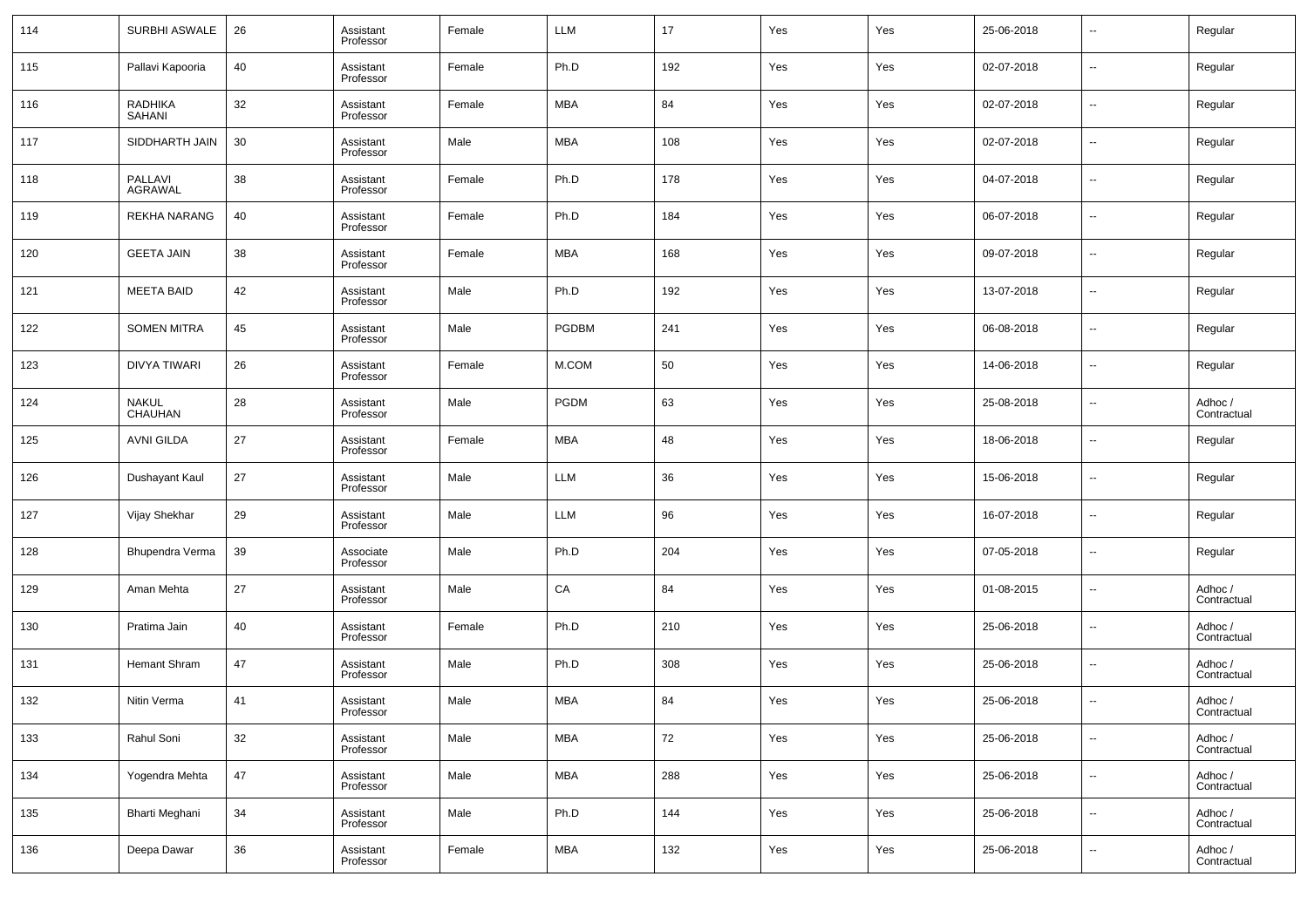| 137 | Dhara Jain                   | 31     | Associate<br>Professor | Female | MBA        | 96  | Yes | Yes | 25-06-2018 | $\overline{\phantom{a}}$ | Adhoc /<br>Contractual |
|-----|------------------------------|--------|------------------------|--------|------------|-----|-----|-----|------------|--------------------------|------------------------|
| 138 | Apoorva Agrawal              | 32     | Assistant<br>Professor | Female | Ph.D       | 120 | Yes | Yes | 25-06-2018 | $\overline{\phantom{a}}$ | Adhoc /<br>Contractual |
| 139 | Radhika Krishna              | 44     | Assistant<br>Professor | Female | M. Phil    | 108 | Yes | Yes | 25-06-2018 | $\overline{\phantom{a}}$ | Adhoc /<br>Contractual |
| 140 | Shakuntala Jain              | 29     | Assistant<br>Professor | Female | MBA        | 57  | Yes | Yes | 25-06-2018 | $\overline{\phantom{a}}$ | Adhoc /<br>Contractual |
| 141 | CA Aruna Baheti              | 40     | Assistant<br>Professor | Male   | CA         | 132 | Yes | Yes | 25-06-2018 | $\overline{\phantom{a}}$ | Adhoc /<br>Contractual |
| 142 | Avni Trivedi                 | 33     | Assistant<br>Professor | Female | <b>MCA</b> | 108 | Yes | Yes | 25-06-2018 | $\overline{\phantom{a}}$ | Adhoc /<br>Contractual |
| 143 | Shweta Kalani                | 28     | Assistant<br>Professor | Female | MBA        | 60  | Yes | Yes | 25-06-2018 | $\overline{\phantom{a}}$ | Adhoc /<br>Contractual |
| 144 | Dr Bandana<br>Khattry Burman | 51     | Assistant<br>Professor | Female | Ph.D       | 120 | Yes | Yes | 25-06-2018 | $\overline{\phantom{a}}$ | Adhoc /<br>Contractual |
| 145 | Dr Pratyush trivedi          | 37     | Assistant<br>Professor | Male   | Ph.D       | 144 | Yes | Yes | 25-06-2018 | $\overline{\phantom{a}}$ | Adhoc /<br>Contractual |
| 146 | Aditi Sojatia                | 35     | Assistant<br>Professor | Female | MBA        | 72  | Yes | Yes | 25-06-2018 | $\overline{\phantom{a}}$ | Adhoc /<br>Contractual |
| 147 | Simrat Tuteja                | 39     | Assistant<br>Professor | Female | M.C.M.     | 168 | Yes | Yes | 25-06-2018 | $\overline{\phantom{a}}$ | Adhoc /<br>Contractual |
| 148 | Dr Ankit Laddha              | 35     | Assistant<br>Professor | Male   | Ph.D       | 120 | Yes | Yes | 25-06-2018 | $\overline{\phantom{a}}$ | Adhoc /<br>Contractual |
| 149 | Bala Thaigarajan             | 48     | Assistant<br>Professor | Female | M.A        | 96  | Yes | Yes | 25-06-2018 | $\overline{\phantom{a}}$ | Adhoc /<br>Contractual |
| 150 | Sonia Kedia                  | 36     | Assistant<br>Professor | Female | MBA        | 84  | Yes | Yes | 25-06-2018 | $\overline{\phantom{a}}$ | Adhoc /<br>Contractual |
| 151 | CA Poonam Patni              | 31     | Assistant<br>Professor | Female | CA         | 66  | Yes | Yes | 25-06-2018 | $\overline{\phantom{a}}$ | Adhoc /<br>Contractual |
| 152 | Ranjit Kumar<br>Nahak        | 30     | Assistant<br>Professor | Male   | M.E.       | 108 | Yes | Yes | 17-12-2018 | $\overline{\phantom{a}}$ | Regular                |
| 153 | Shaan Malhotra               | 31     | Assistant<br>Professor | Female | MBA        | 96  | Yes | Yes | 21-01-2019 | $\overline{\phantom{a}}$ | Regular                |
| 154 | Priyanka Jain                | 35     | Assistant<br>Professor | Female | CA         | 12  | Yes | Yes | 25-06-2018 | $\overline{\phantom{a}}$ | Regular                |
| 155 | Dr Chanchala Jain            | 37     | Assistant<br>Professor | Female | Ph.D       | 96  | Yes | Yes | 25-06-2018 | $\overline{\phantom{a}}$ | Adhoc /<br>Contractual |
| 156 | SAMPADA<br>NAJAN             | 27     | Assistant<br>Professor | Female | <b>MBA</b> | 27  | Yes | Yes | 25-06-2018 | $\overline{\phantom{a}}$ | Adhoc /<br>Contractual |
| 157 | <b>ISHA JOSHI</b>            | 23     | Assistant<br>Professor | Female | <b>MBA</b> | 16  | Yes | Yes | 25-06-2018 | $\overline{\phantom{a}}$ | Adhoc /<br>Contractual |
| 158 | <b>BHAVYA BHATT</b>          | 23     | Assistant<br>Professor | Female | <b>MBA</b> | 12  | Yes | Yes | 25-06-2018 | ۰.                       | Regular                |
| 159 | <b>SUMIT</b><br>ZOKARKAR     | $35\,$ | Assistant<br>Professor | Male   | <b>MBA</b> | 149 | Yes | Yes | 25-06-2018 | $\overline{\phantom{a}}$ | Regular                |